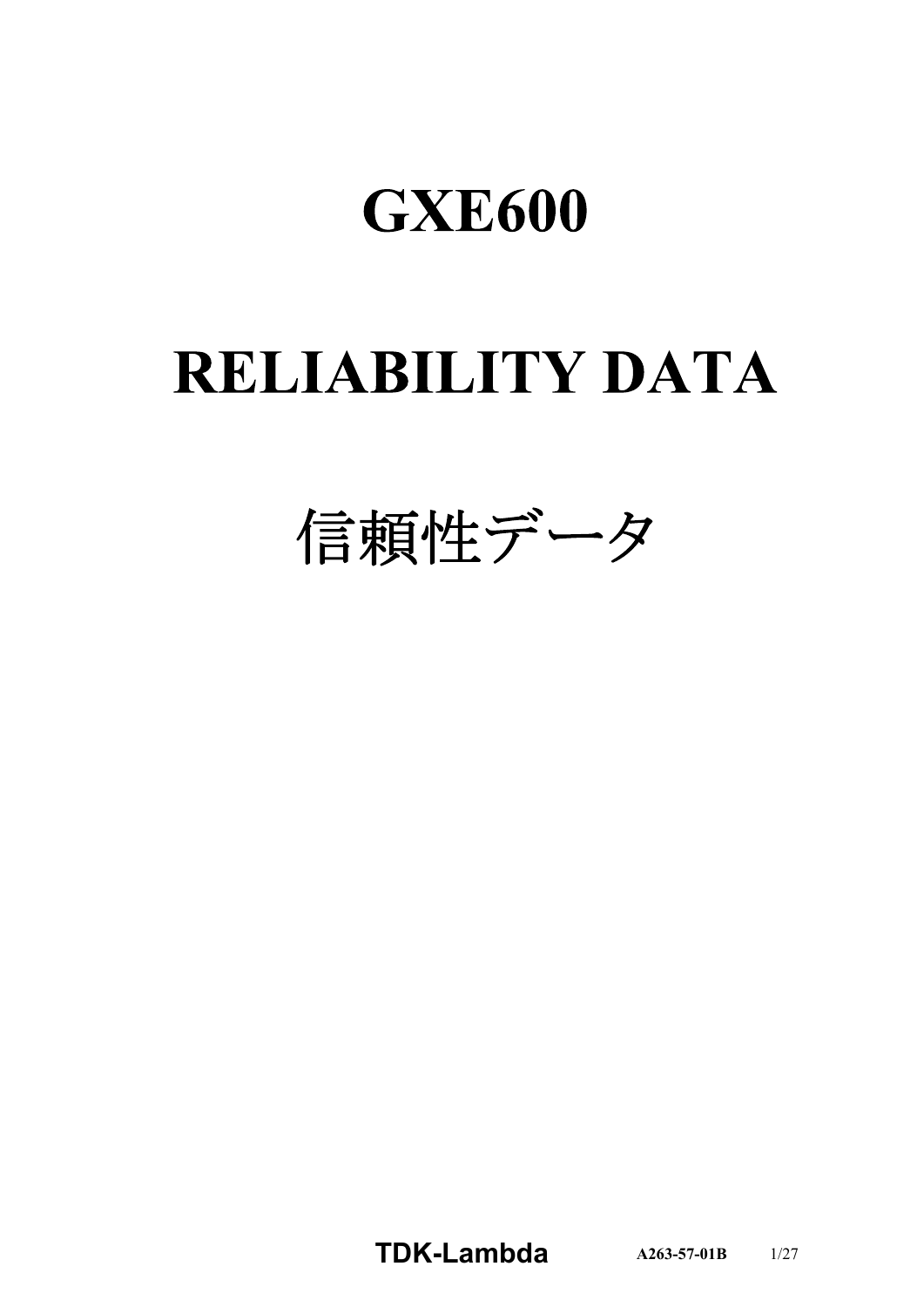# **GXE600**

PAGE

# **INDEX**

| 2. 部品ディレーティング Components Derating ……………………………………… 5~9                         |
|-------------------------------------------------------------------------------|
| 3. 主要部品温度上昇值 Main Components Temperature Rise △T List ················· 10~13 |
| 4. 電解コンデンサ推定寿命計算値 Electrolytic Capacitor Lifetime ···················· 14~17  |
| カバー付きタイプ (オプション) With cover type (Option model) ……………………… 18~21               |
| 5. アブノーマル試験 Abnormal Test ……………………………………………… 22~24                            |
| 6. 振動試験 Vibration Test ………………………………………………………… 25                              |
|                                                                               |
|                                                                               |

\* 試験結果は、代表データでありますが、全ての製品はほぼ同等な特性を示します。 従いまして、以下の結果は参考値とお考え願います。

Test results are typical data. Nevertheless the following results are considered to be reference data because all units have nearly the same characteristics.

評価負荷条件 Load conditions

Output voltage : 24V, 48V

\* 入力電圧が100VACの場合、下記の通り出力ディレーティングが必要です。

Output derating is needed when input voltage is 100VAC.

| Vin                           | Tout : Full load | 24V   | 48V   |
|-------------------------------|------------------|-------|-------|
| $100 \leq$ Vin $\leq 170$ VAC | 83%              | 20.8A | 10.4A |
| $170 \leq$ Vin $\leq$ 265VAC  | $100\%$          | 25.0A | 12.5A |

Standby supply : 5V 1A (Full load)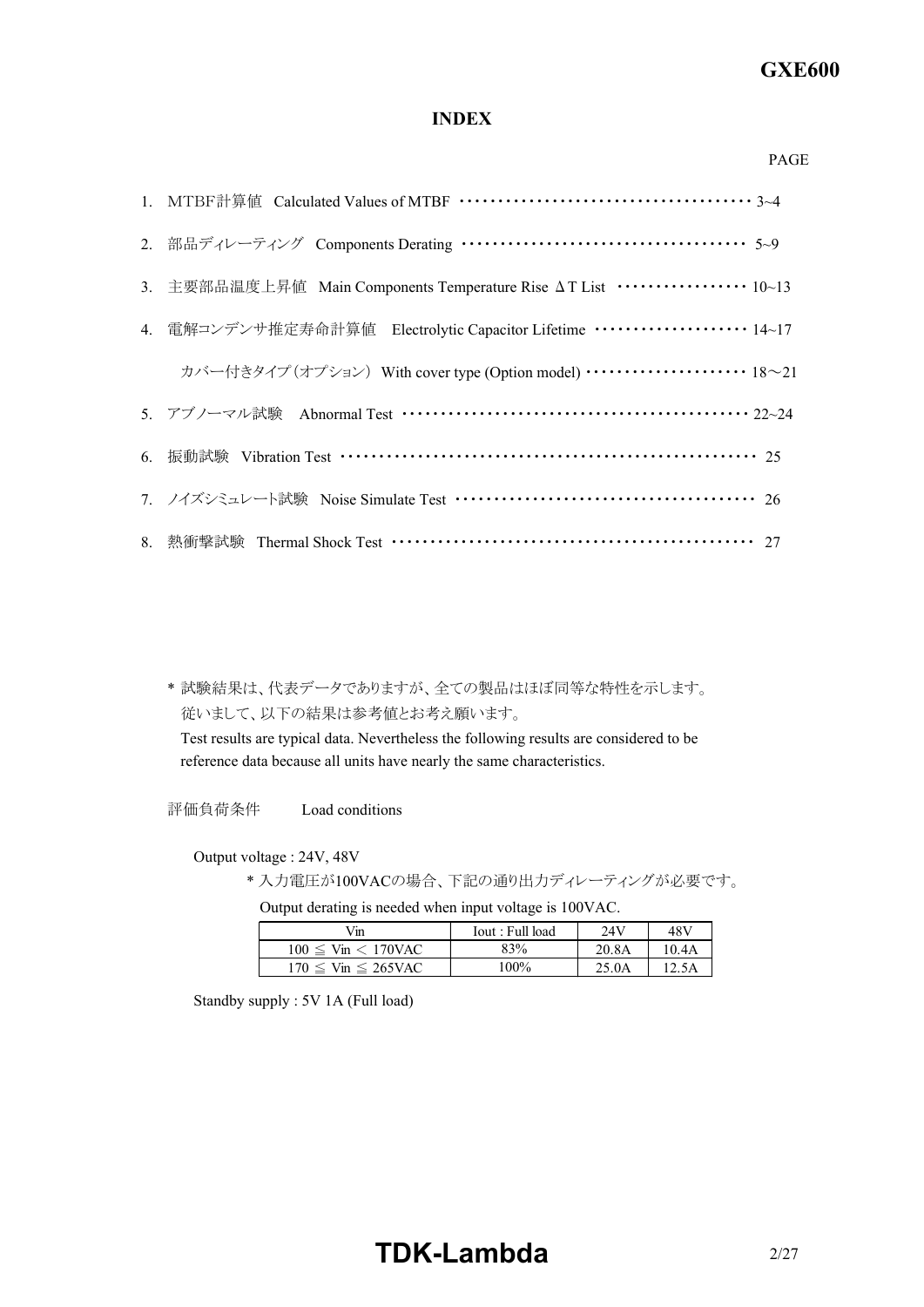# **1. MTBF Calculated Values of MTBF**

**(1) MTBF Parts stress reliability prediction MTBF**

### **MODEL : GXE600-24**

### **算出方法 Calculating Method**

Telcordiaの部品ストレス解析法(\*1)で算出されています。 故障率λSSiは、それぞれの部品ごとに電気ストレスと動作温度によって決定されます。 Calculated based on parts stress reliability prediction of Telcordia (\*1). Individual failure rate λssi is calculated by the electric stress and temperature rise of the each part.

\*1: Telcordia document "Reliability Prediction Procedure for Electronic Equipment"

(Document number SR-332, Issue3)

<算出式>

$$
MTBF = \frac{1}{\lambda_{\text{equip}}} = \frac{1}{\pi_E \sum_{i=1}^{m} (N_i \cdot \lambda_{\text{ssi}})} \times 10^9 \text{ E}
$$
 (Hours)  

$$
\lambda_{\text{ssi}} = \lambda_{\text{Gi}} \cdot \pi_{\text{Qi}} \cdot \pi_{\text{Si}} \cdot \pi_{\text{Ti}}
$$

 $λ_{\text{equip}}$  : 全機器故障率 (FITs) Total equipment failure rate (FITs = Failures in10<sup>9</sup> Hours)

*λGi* : i 番目の部品に対する基礎故障率 Generic failure rate for the ith part

*πQi* : i 番目の部品に対する品質ファクタ Quality factor for the ith part

*πSi* : i 番目の部品に対するストレスファクタ Stress factor for the ith part

- *πTi* : i 番目の部品に対する温度ファクタ Temperature factor for the ith part
- *m* : 異なる部品の数 Number of different part types
- *N<sup>i</sup>* : i 番目の部品の個数 Quantity of ith part type
- *π<sup>E</sup>* : 機器の環境ファクタ Equipment environmental factor

# **MTBF MTBF Values**

### 条件 Conditions

| ・入力電圧                         | $: 200$ VAC             | ・出力電圧、電流                   | : 24VDC, Full load                    |
|-------------------------------|-------------------------|----------------------------|---------------------------------------|
| Input voltage                 |                         | Output voltage $&$ current |                                       |
| ・スタンバイ電圧、電流 : 5VDC, Full load |                         | ・取付方法                      | :標準取付A                                |
| Standby voltage & current     |                         |                            | Mounting method : Standard mounting A |
| ・環境ファクタ                       | : $G_F$ (Ground, Fixed) |                            |                                       |

SR-332, Issue3

Environmental factor

| $MTBF(Ta=25^{\circ}C) =$ | 511,677 | 時間 (Hours) |
|--------------------------|---------|------------|
| $MTBF(Ta=40^{\circ}C) =$ | 273,828 | 時間 (Hours) |
| $MTBF(Ta=50^{\circ}C) =$ | 174,967 | 時間 (Hours) |

# **TDK-Lambda** 3/27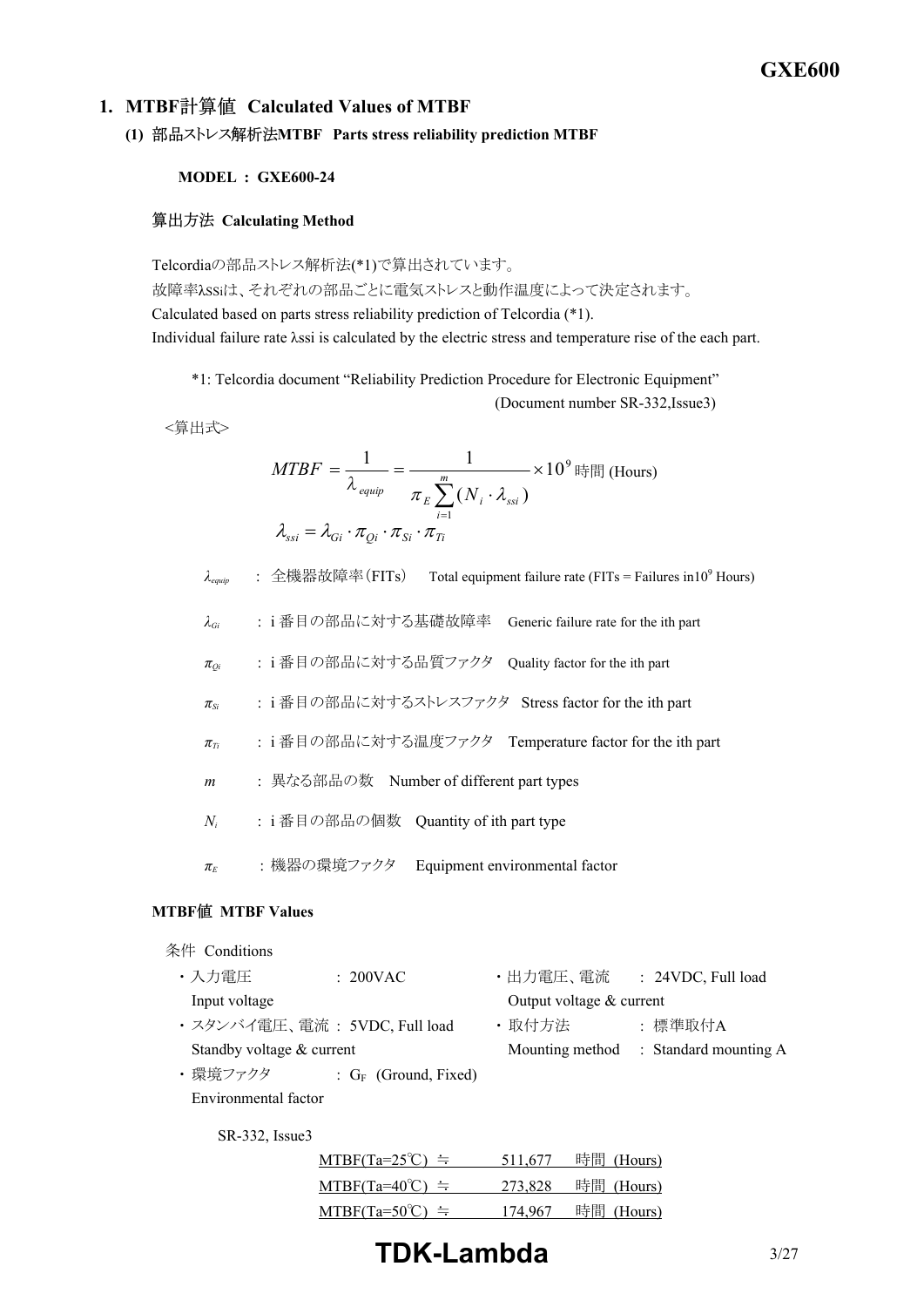## **(2) MTBF Part count reliability prediction MTBF**

### **MODEL : GXE600-24**

### **算出方法 Calculating Method**

JEITA (RCR-9102B) の部品点数法で算出されています。

それぞれの部品ごとに、部品故障率λGが与えられ、各々の点数によって決定されます。 Calculated based on part count reliability prediction of JEITA (RCR-9102B). Individual failure rates  $\lambda_G$  is given to each part and MTBF is calculated by the count of each part.

<算出式>

$$
MTBF = \frac{1}{\lambda_{\text{equiv}}} \times 10^6 = \frac{1}{\sum_{i=1}^n n_i (\lambda_G \pi_Q)_i} \times 10^6 \text{ H (Hours)}
$$

- $λ_{\text{eaulip}}$  : 全機器故障率 (故障数 / 10<sup>6</sup>時間) Total equipment failure rate (Failure  $/ 10^6$ Hours)
- $\lambda$ <sup>G</sup> : i 番目の同属部品に対する故障率 (故障数 / 10<sup>6</sup>時間) Generic failure rate for the ith generic part (Failure  $/ 10^6$ Hours)
- *ni* : i 番目の同属部品の個数 Quantity of ith generic part
- *n* : 異なった同属部品のカテゴリーの数 Number of different generic part categories
- $\pi_Q$  : i 番目の同属部品に対する品質ファクタ ( $\pi_Q$ =1) Generic quality factor for the ith generic part  $(\pi_Q=1)$

# **MTBF MTBF Values**

G<sup>F</sup> : 地上、固定 (Ground, Fixed)

RCR-9102B

 $MTBF$   $\approx$  51,428 時間 (Hours)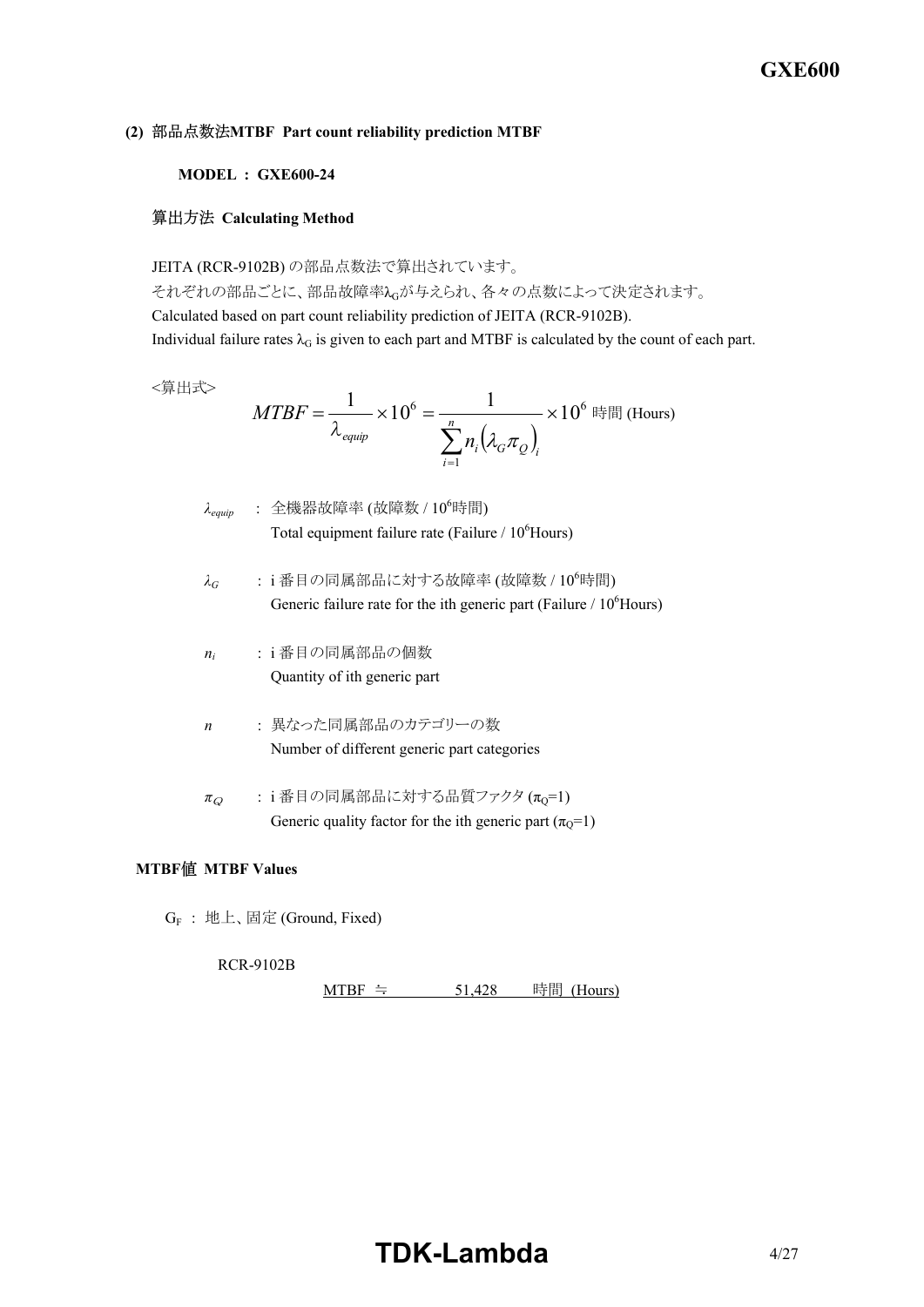# **2. 部品ディレーティング Components Derating**

**MODEL : GXE600-24** 

### **(1) Calculating Method**

(a) 測定方法 Measuring method

| ・取付方法                      | :標準取付 : A            | ・周囲温度                    | :50°C           |
|----------------------------|----------------------|--------------------------|-----------------|
| Mounting method            | Standard mounting: A | Ambient temperature      |                 |
| ・入力電圧                      | $:100$ , 200VAC      | ・出力電圧、電流                 | :24V, Full load |
| Input voltage              |                      | Output voltage & current |                 |
| ・スタンバイ電圧、電流 :5V, Full load |                      |                          |                 |
| Standby voltage & current  |                      |                          |                 |

(b) 半導体 Semiconductors

ケース温度、消費電力、熱抵抗より使用状態の接合点温度を求め最大定格接合点温度との比較を求めました。 Compared with maximum junction temperature and actual one which is calculated based on case temperature, power dissipation and thermal impedance.

(c) IC、抵抗、コンデンサ等 IC, Resistors, Capacitors, etc.

周囲温度、使用状態、消費電力など、個々の値は設計基準内に入っています。 Ambient temperature, operating condition, power dissipation and so on are within derating criteria.

(d) 熱抵抗算出方法 Calculating method of thermal impedance

|                 | $\theta j - a = \frac{Tj(max) - Ta}{Pi(max)}$<br>$\theta$ j – c = $\frac{Tj(max) - Tc}{Pj(max)}$          |
|-----------------|-----------------------------------------------------------------------------------------------------------|
| Tc              | : ディレーティングの始まるケース温度 一般に25℃<br>Case Temperature at Start Point of Derating; 25 <sup>°</sup> C in General   |
| Ta              | : ディレーティングの始まる周囲温度 一般に25℃<br>Ambient Temperature at Start Point of Derating; 25 <sup>o</sup> C in General |
| Pj(max)         | : 最大接合点 (チャネル)損失                                                                                          |
| (Pch(max))      | Maximum Junction (channel) Dissipation                                                                    |
| Tj(max)         | : 最大接合点(チャネル)温度                                                                                           |
| (Tch(max))      | Maximum Junction (channel) Temperature                                                                    |
| $\theta$ j-c    | : 接合点(チャネル)からケースまでの熱抵抗                                                                                    |
| $(\theta$ ch-c) | Thermal Impedance between Junction (channel) and Case                                                     |
| $\theta$ j-a    | : 接合点(チャネル)から周囲までの熱抵抗                                                                                     |
| $(\theta$ ch-a) | Thermal Impedance between Junction (channel) and Ambient                                                  |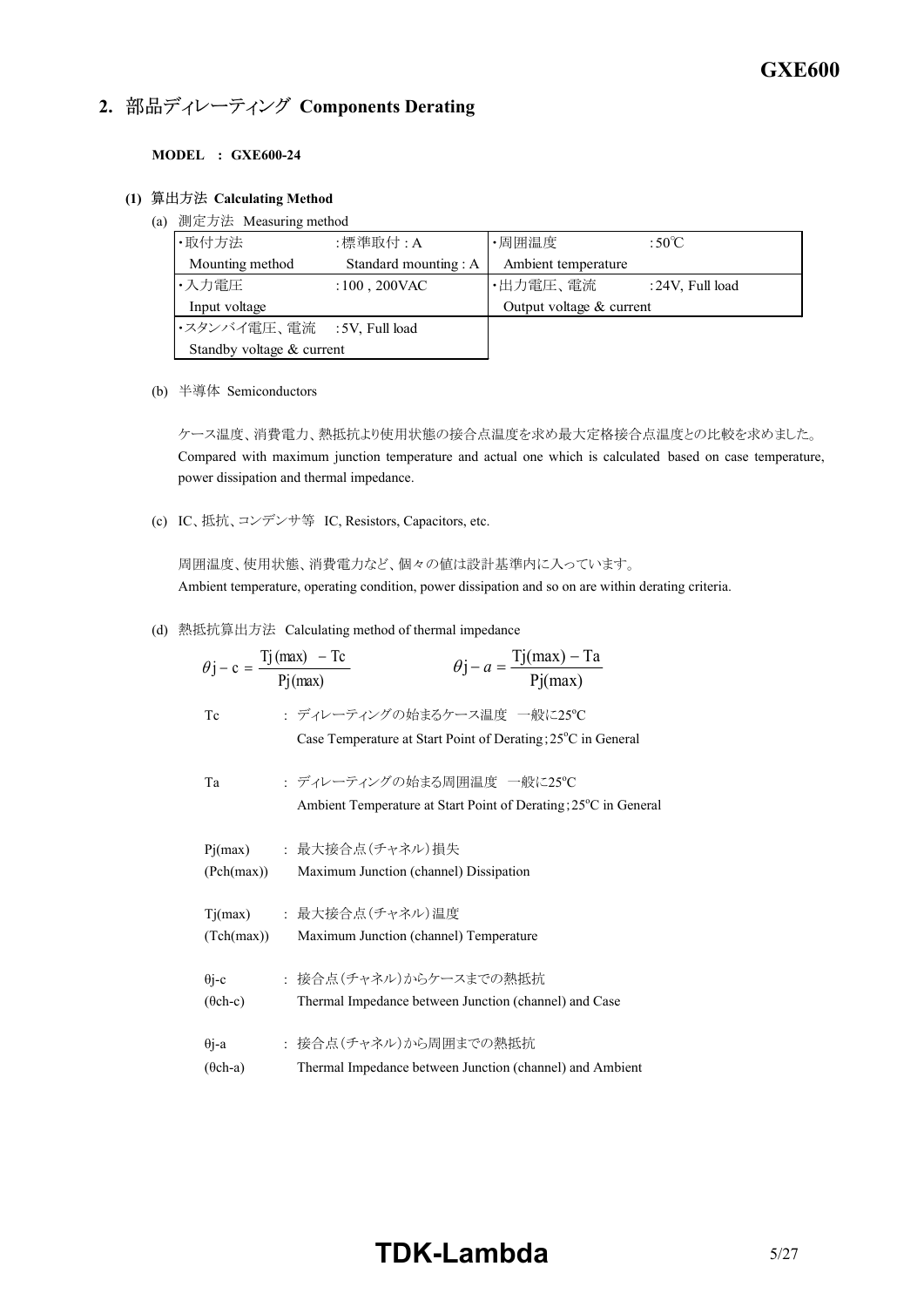**(2) Components Derating List**

| 部品番号<br>Location No.                          | $Iout = Full load$<br>$Vin = 100$ VAC                                                                                   | $Standby = Full load$                                   | $Ta = 50^{\circ}C$ |
|-----------------------------------------------|-------------------------------------------------------------------------------------------------------------------------|---------------------------------------------------------|--------------------|
| Q1<br>STP40N65M2<br><b>STMICRO</b>            | Tch (max) = $150 °C$<br>$Pch = 5.2 W$<br>Tch = Tc + (( $\theta$ ch-c) × Pch) = 119.6 °C<br>$D.F. = 79.8 \%$             | $\theta$ ch-c = 0.5 °C/W<br>$\Delta Tc = 67$ °C         | $Tc = 117$ °C      |
| Q2<br>STP40N65M2<br><b>STMICRO</b>            | Tch (max) = $150 °C$<br>$Pch = 5.2 W$<br>Tch = Tc + (( $\theta$ ch-c) × Pch) = 115.6 °C<br>$D.F. = 77.1 \%$             | $\theta$ ch-c = 0.5 °C/W<br>$\Delta Tc = 63$ °C         | $Tc = 113 °C$      |
| Q <sub>3</sub><br>TK20A60W5<br><b>TOSHIBA</b> | Tch (max) = $150 °C$<br>$Pch = 1.5 W$<br>Tch = Tc + (( $\theta$ ch-c) × Pch) = 97.2 °C<br>$D.F. = 64.8 \%$              | $\theta$ ch-c = 2.78 °C/W<br>$\Delta Tc = 43$ °C        | $Tc = 93 °C$       |
| Q4<br>TK20A60W5<br><b>TOSHIBA</b>             | Tch (max) = $150 °C$<br>Pch= 1.6 W<br>Tch = Tc + (( $\theta$ ch-c) × Pch) = 100.5 °C<br>$D.F. = 67.0 %$                 | $\theta$ ch-c = 2.78 °C/W<br>$\Delta Tc = 46$ °C        | $Tc = 96 °C$       |
| Q <sub>5</sub><br>TK20A60W5<br><b>TOSHIBA</b> | Tch (max) = $150 °C$<br>$Pch = 1.4 W$<br>Tch = Tc + (( $\theta$ ch-c) × Pch) = 97.9 °C<br>$D.F. = 65.3 %$               | $\theta$ ch-c = 2.78 °C/W<br>$\Delta Tc = 44$ °C        | $Tc = 94 °C$       |
| Q <sub>6</sub><br>TK20A60W5<br><b>TOSHIBA</b> | Tch (max) = $150 °C$<br>$Pch = 1.5 W$<br>Tch = Tc + (( $\theta$ ch-c) × Pch) = 101.2 °C<br>$D.F. = 67.5 \%$             | $\theta$ ch-c = 2.78 °C/W<br>$\Delta Tc = 47$ °C        | $Tc = 97 °C$       |
| Q51, Q52<br>IPP076N15N5<br><b>INFINEON</b>    | $Tj$ (max) = 175 °C<br>$Pj = 1.2 W$<br>$Tj = Tc + ((\theta j - c) \times Pj) = 97.9$ °C<br>D.F. = 56.0 $\%$             | $\theta$ j-c = 0.7 °C/W<br>$\Delta Tc = 47$ °C          | $Tc = 97 °C$       |
| Q53, Q54<br>IPP076N15N5<br><b>INFINEON</b>    | $\overline{Tj}$ (max) = 175 °C<br>$Pi = 1.2 W$<br>$Tj = Tc + ((\theta j-c) \times Pj) = 96.9$ °C<br>$D.F. = 55.4 \%$    | $\theta$ j-c = 0.7 °C/W<br>$\Delta Tc = 46$ °C          | $Tc = 96 °C$       |
| Q107<br>TK31V60W<br><b>TOSHIBA</b>            | Tch (max) = $150 °C$<br>$Pch = 1.6W$<br>Tch = Tc + (( $\theta$ ch-c) × Pch) = 99.9 °C<br>$D.F. = 66.6\%$                | $\theta$ ch-c = 0.52 °C/W<br>$\Delta Tc = 49 \degree C$ | $Tc = 99 °C$       |
| D1<br>D25XB60<br><b>SHINDENGEN</b>            | T <sub>j</sub> (max) = $150 °C$<br>$Pd = 1.7W$<br>$Tj = Tc + ((\theta j - c) \times Pd) = 106.7$ °C<br>$D.F. = 71.2 \%$ | $\theta$ j-c = 1.0 °C/W<br>$\Delta Tc = 55 \degree C$   | $Tc = 105 °C$      |
| D2<br>SCS306AHGC9<br>ROHM                     | Tj (max) = $175$ °C<br>$Pd = 1.0 W$<br>$Tj = Tc + ((\theta j - c) \times Pd) = 107.2$ °C<br>$D.F. = 61.3 %$             | $\theta$ j-c = 3.2 °C/W<br>$\Delta Tc = 54$ °C          | $Tc = 104 °C$      |
| D <sub>3</sub><br>SCS306AHGC9<br>ROHM         | Tj (max) = $175$ °C<br>$Pd = 1.0 W$<br>$Tj = Tc + ((\theta j - c) \times Pd) = 108.2$ °C<br>$D.F. = 61.9 \%$            | $\theta$ j-c = 3.2 °C/W<br>$\Delta Tc = 55 \degree C$   | $Tc = 105 °C$      |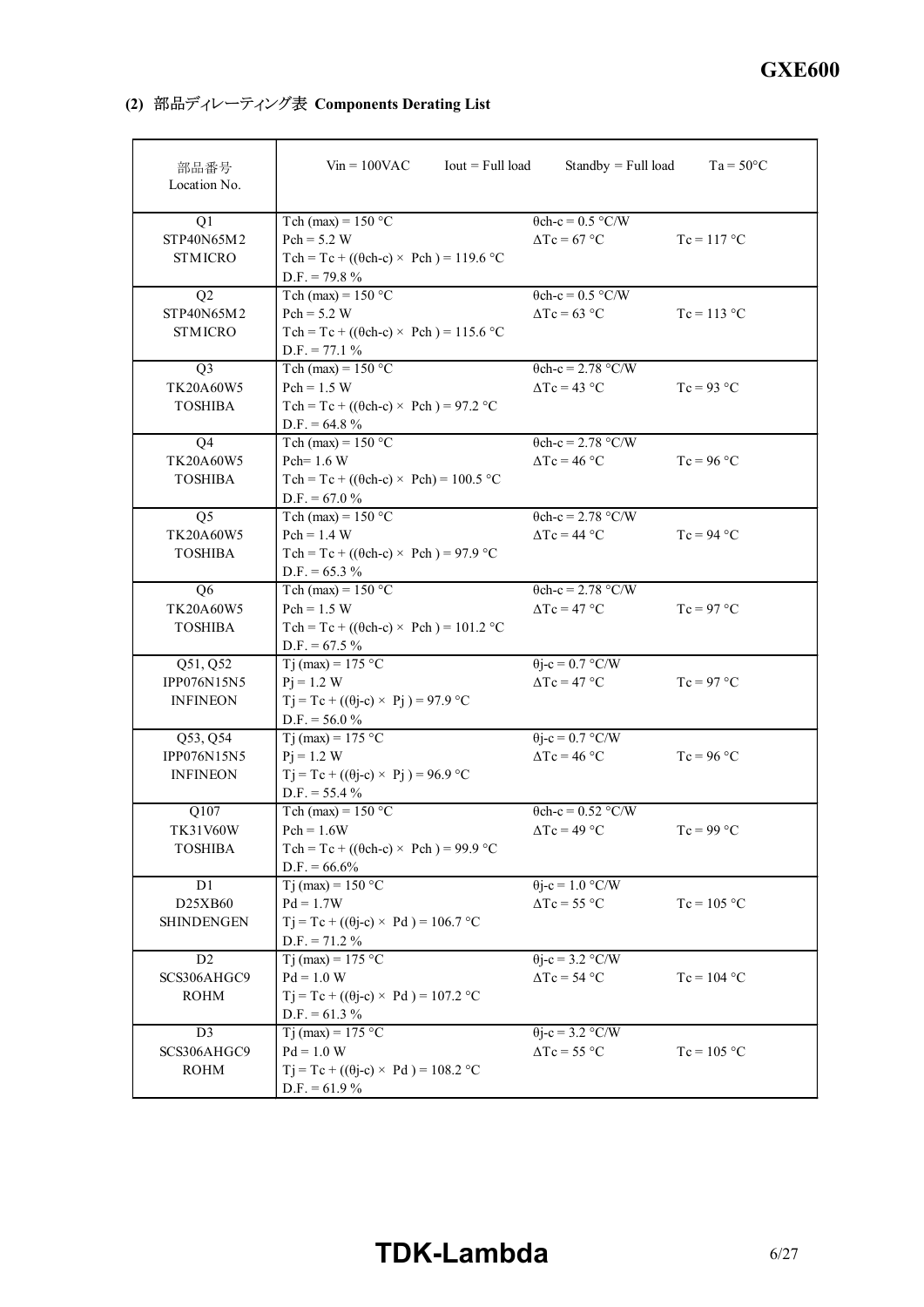| 部品番号<br>Location No. | $Vin = 100VAC$ Iout = Full load                      | $Standby = Full load$     | $Ta = 50^{\circ}C$ |
|----------------------|------------------------------------------------------|---------------------------|--------------------|
| A <sub>1</sub>       | T <sub>j</sub> (max) = $150 °C$                      | $\theta$ j-c = 26 °C/W    |                    |
| <b>BM2P061EK</b>     | $Pi = 0.5 W$                                         | $\Delta Tc = 47$ °C       | $Tc = 97 °C$       |
| <b>ROHM</b>          | $Tj = Tc + ((\theta j - c) \times Pj) = 110.0$ °C    |                           |                    |
|                      | $D.F. = 73.4\%$                                      |                           |                    |
| A829                 | T <sub>j</sub> (max) = $125 °C$                      | $\theta$ j-c = 4.5 °C/W   |                    |
| TLV62150ARGTT        | $Pi = 0.5 W$                                         | $\Delta Tc = 35$ °C       | $Tc = 85 °C$       |
| TI                   | $Tj = Tc + ((\theta j - c) \times Pj) = 87.3$ °C     |                           |                    |
|                      | $D.F. = 69.9 \%$                                     |                           |                    |
| <b>PC601</b>         | T <sub>j</sub> (max) = $125 °C$                      | $\theta$ j-a = 416.7 °C/W |                    |
| TLP785F              | $Pd = 3.8$ mW                                        | $\Delta$ Ta = 25 °C       | $Ta = 75 °C$       |
| <b>TOSHIBA</b>       | $Ti = Ta + ((\theta i - a) \times Pd) = 76.6$ °C     |                           |                    |
|                      | $D.F. = 61.3 \%$                                     |                           |                    |
| PD501                |                                                      |                           |                    |
| $SML-A12M8TT86$      | If $=2.4$ mA                                         | $\Lambda$ Tc = 29 °C      | $T_c = 79 °C$      |
| <b>ROHM</b>          | Allowable If (max) = 17.4mA (at $Ta=79.0^{\circ}C$ ) |                           |                    |
|                      | $D.F. = 13.8\%$                                      |                           |                    |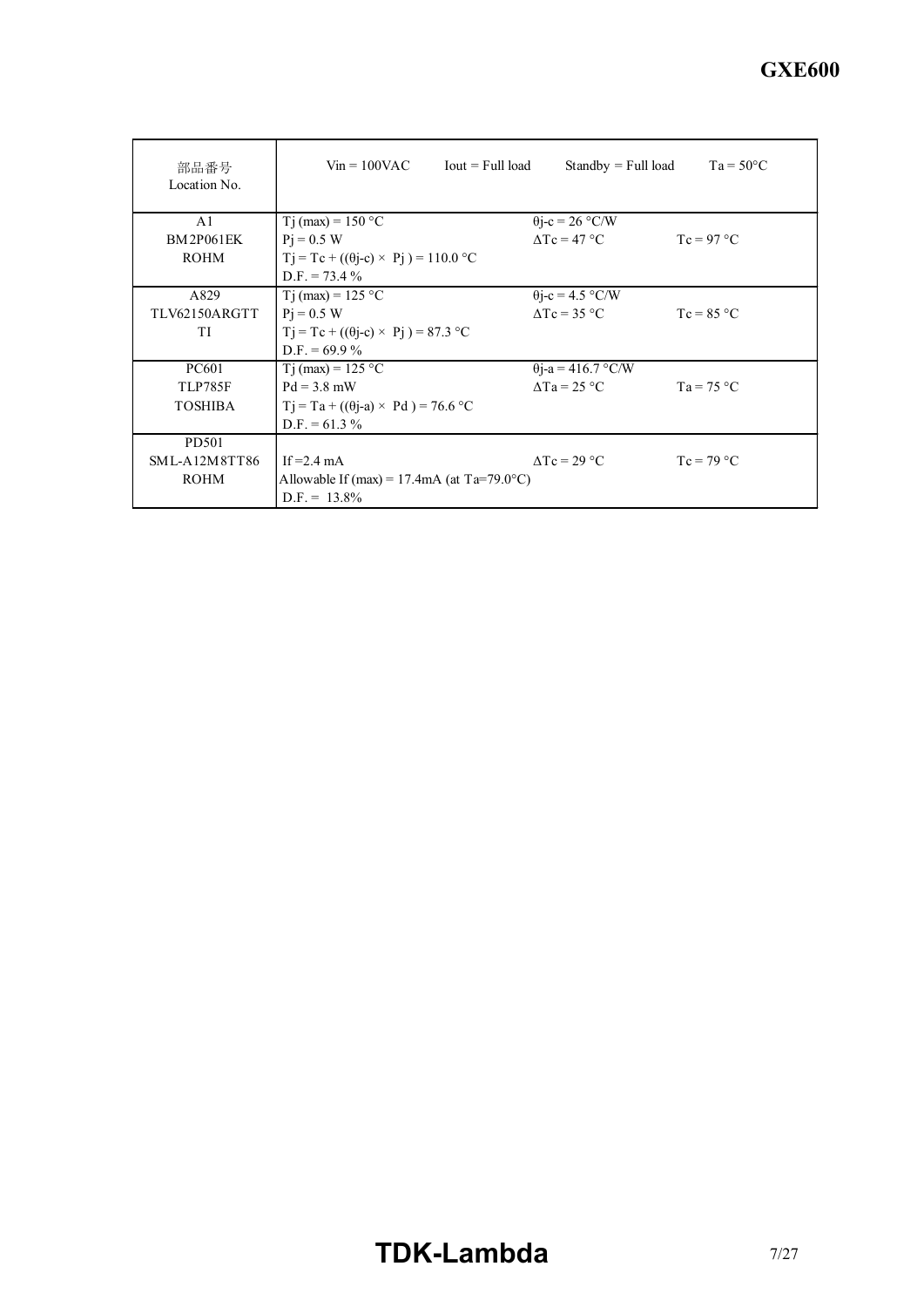| 部品番号<br>Location No.           | $Vin = 200VAC$<br>$Iout = Full load$                              | $Standby = Full load$                          | $Ta = 50^{\circ}C$ |
|--------------------------------|-------------------------------------------------------------------|------------------------------------------------|--------------------|
| Q1                             | Tch (max) = $150 °C$                                              | $\theta$ ch-c = 0.5 °C/W                       |                    |
| STP40N65M2                     | $Pch = 3.5 W$                                                     | $\Delta Tc = 43$ °C                            | $Tc = 93 °C$       |
| <b>STMICRO</b>                 | Tch = Tc + (( $\theta$ ch-c) × Pch) = 94.8 °C                     |                                                |                    |
|                                | $D.F. = 63.2 \%$                                                  |                                                |                    |
| Q2                             | Tch (max) = $150 °C$                                              | $\theta$ ch-c = 0.5 °C/W                       |                    |
| STP40N65M2                     | $Pch = 3.5 W$                                                     | $\Delta Tc = 40^{\circ}C$                      | $Tc = 90 °C$       |
| <b>STMICRO</b>                 | Tch = Tc + (( $\theta$ ch-c) × Pch) = 91.8 °C                     |                                                |                    |
|                                | $D.F. = 61.2 \%$                                                  |                                                |                    |
| Q <sub>3</sub>                 | Tch (max) = $150 °C$                                              | $\theta$ ch-c = 2.78 °C/W                      |                    |
| TK20A60W5                      | $Pch = 1.6 W$                                                     | $\Delta Tc = 45$ °C                            | $Tc = 95 °C$       |
| <b>TOSHIBA</b>                 | Tch = Tc + (( $\theta$ ch-c) × Pch) = 99.5 °C                     |                                                |                    |
|                                | $D.F. = 66.4 %$                                                   |                                                |                    |
| Q <sub>4</sub>                 | Tch (max) = $150 °C$                                              | $\theta$ ch-c = 2.78 °C/W                      |                    |
| TK20A60W5                      | Pch= 1.9 W                                                        | $\Delta Tc = 48$ °C                            | $Tc = 98 °C$       |
| <b>TOSHIBA</b>                 | Tch = Tc + (( $\theta$ ch-c) × Pch) = 103.3 °C                    |                                                |                    |
|                                | D.F. = $68.9\%$                                                   |                                                |                    |
| Q <sub>5</sub>                 | Tch (max) = $150 °C$                                              | $\theta$ ch-c = 2.78 °C/W                      |                    |
| TK20A60W5                      | $Pch = 1.9 W$                                                     | $\Delta Tc = 48 °C$                            | $Tc = 98 °C$       |
| <b>TOSHIBA</b>                 | Tch = Tc + (( $\theta$ ch-c) × Pch) = 103.3 °C                    |                                                |                    |
|                                | D.F. = $68.9\%$                                                   |                                                |                    |
| Q <sub>6</sub>                 | Tch (max) = $150 °C$                                              | $\theta$ ch-c = 2.78 °C/W                      |                    |
| TK20A60W5                      | $Pch = 2.0 W$                                                     | $\Delta Tc = 49$ °C                            | $Tc = 99 °C$       |
| <b>TOSHIBA</b>                 | Tch = Tc + (( $\theta$ ch-c) × Pch) = 104.6 °C                    |                                                |                    |
|                                | D.F. = $69.8\%$                                                   |                                                |                    |
| Q51, Q52                       | Tj (max) = $175$ °C                                               | $\theta$ j-c = 0.7 °C/W                        |                    |
| IPP076N15N5                    | $Pi = 1.4 W$                                                      | $\Delta Tc = 56$ °C                            | $Tc = 106$ °C      |
| <b>INFINEON</b>                | $Tj = Tc + ((\theta j - c) \times Pj) = 107.0$ °C                 |                                                |                    |
|                                | $D.F. = 61.2 \%$                                                  |                                                |                    |
| Q53, Q54                       | Tj (max) = $175$ °C                                               | $\theta$ j-c = 0.7 °C/W<br>$\Delta Tc = 56$ °C | $Tc = 106$ °C      |
| IPP076N15N5<br><b>INFINEON</b> | $Pi = 1.4 W$<br>$Tj = Tc + ((\theta j - c) \times Pj) = 107.0$ °C |                                                |                    |
|                                | $D.F. = 61.2 \%$                                                  |                                                |                    |
| Q107                           | Tch (max) = $150 °C$                                              | $\theta$ ch-c = 0.52 °C/W                      |                    |
| <b>TK31V60W</b>                | $Pch = 1.6W$                                                      | $\Delta Tc = 37$ °C                            | $Tc = 87 °C$       |
| <b>TOSHIBA</b>                 | Tch = Tc + (( $\theta$ ch-c) × Pch) = 87.9 °C                     |                                                |                    |
|                                | $D.F. = 58.6\%$                                                   |                                                |                    |
| D1                             | Tj (max) = $150$ °C                                               | $\theta$ j-c = 1.0 °C/W                        |                    |
| D25XB60                        | $Pd = 0.4W$                                                       | $\Delta Tc = 36$ °C                            | $Tc = 86 °C$       |
| <b>SHINDENGEN</b>              | $Tj = Tc + ((\theta j - c) \times Pd) = 86.4$ °C                  |                                                |                    |
|                                | $D.F. = 57.6 \%$                                                  |                                                |                    |
| D <sub>2</sub>                 | Tj (max) = $175$ °C                                               | $\theta$ j-c = 3.2 °C/W                        |                    |
| SCS306AHGC9                    | $Pd = 2.0 W$                                                      | $\Delta Tc = 38$ °C                            | $Tc = 88 °C$       |
| <b>ROHM</b>                    | $Tj = Tc + ((\theta j - c) \times Pd) = 94.4$ °C                  |                                                |                    |
|                                | $D.F. = 54.0 %$                                                   |                                                |                    |
| D <sub>3</sub>                 | T <sub>j</sub> (max) = 175 °C                                     | $\theta$ j-c = 3.2 °C/W                        |                    |
| SCS306AHGC9                    | $Pd = 2.0 W$                                                      | $\Delta Tc = 39$ °C                            | $Tc = 89 °C$       |
| ROHM                           | $Tj = Tc + ((\theta j - c) \times Pd) = 95.4$ °C                  |                                                |                    |
|                                | $D.F. = 54.6 %$                                                   |                                                |                    |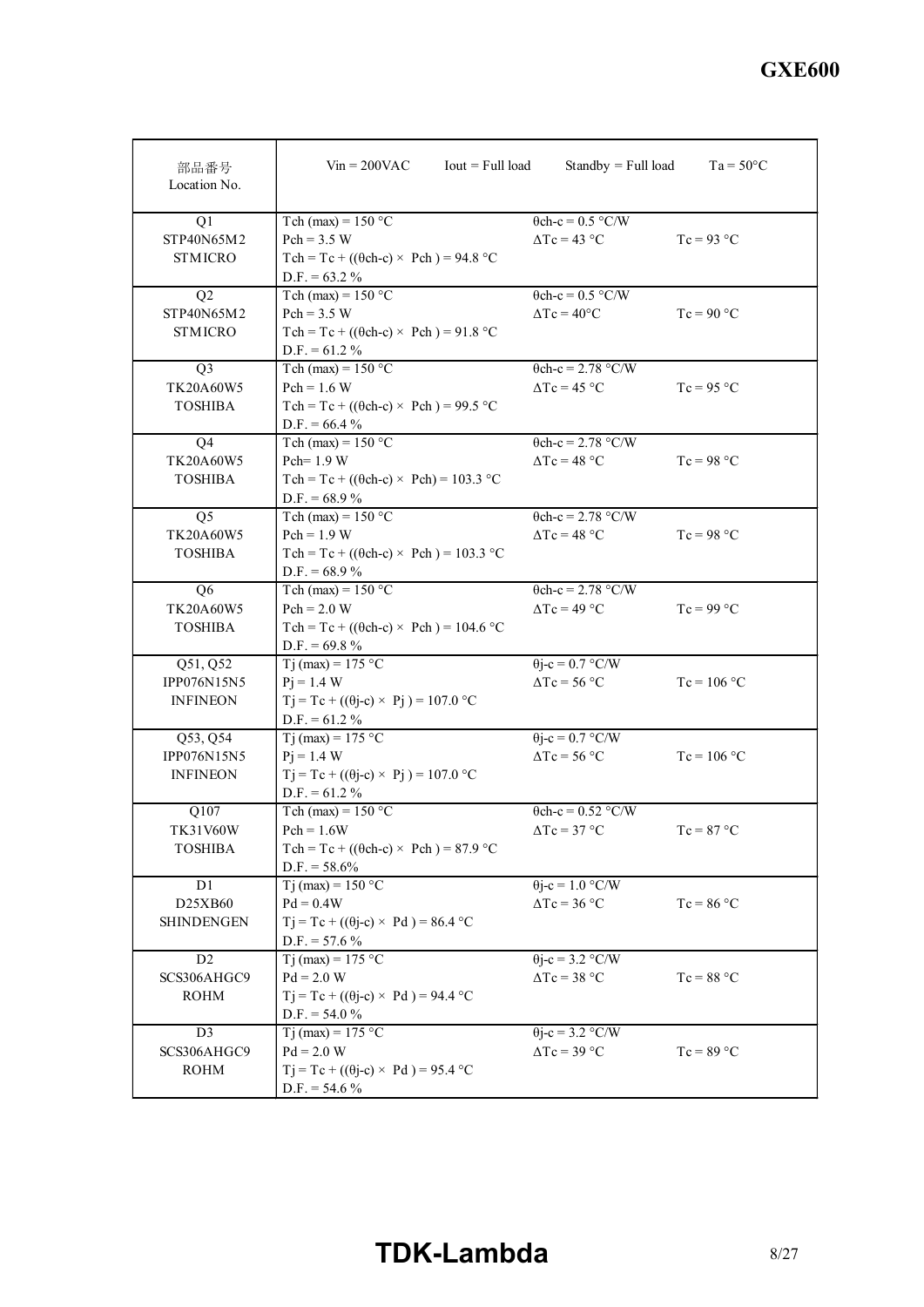| 部品番号<br>Location No. | $Vin = 200VAC$ Iout = Full load                      | $Standby = Full load$     | $Ta = 50^{\circ}C$ |
|----------------------|------------------------------------------------------|---------------------------|--------------------|
| A <sub>1</sub>       | T <sub>j</sub> (max) = $150 °C$                      | $\theta$ j-c = 26 °C/W    |                    |
| <b>BM2P061EK</b>     | $Pi = 0.5 W$                                         | $\Delta Tc = 45$ °C       | $Tc = 95 °C$       |
| <b>ROHM</b>          | $Tj = Tc + ((\theta j - c) \times Pj) = 108.0$ °C    |                           |                    |
|                      | $D.F. = 72.0 \%$                                     |                           |                    |
| A829                 | T <sub>j</sub> (max) = $125 °C$                      | $\theta$ j-c = 4.5 °C/W   |                    |
| TLV62150ARGTT        | $Pi = 0.5 W$                                         | $\Delta Tc = 35$ °C       | $Tc = 85 °C$       |
| TI                   | $Tj = Tc + ((\theta j - c) \times Pj) = 87.3$ °C     |                           |                    |
|                      | $D.F. = 69.9 \%$                                     |                           |                    |
| <b>PC601</b>         | T <sub>j</sub> (max) = $125 °C$                      | $\theta$ j-a = 416.7 °C/W |                    |
| TLP785F              | $Pd = 3.8$ mW                                        | $\Delta$ Ta = 23 °C       | $Ta = 73 °C$       |
| <b>TOSHIBA</b>       | $T_1 = Ta + ((\theta_{1-}a) \times Pd) = 74.6$ °C    |                           |                    |
|                      | $D.F. = 59.7\%$                                      |                           |                    |
| PD501                |                                                      |                           |                    |
| $SML-A12M8TT86$      | If $= 2.4$ mA                                        | $\Lambda$ Tc = 28 °C      | $T_c = 78 °C$      |
| <b>ROHM</b>          | Allowable If (max) = 17.8mA (at $Ta=78.0^{\circ}C$ ) |                           |                    |
|                      | $D.F. = 13.5\%$                                      |                           |                    |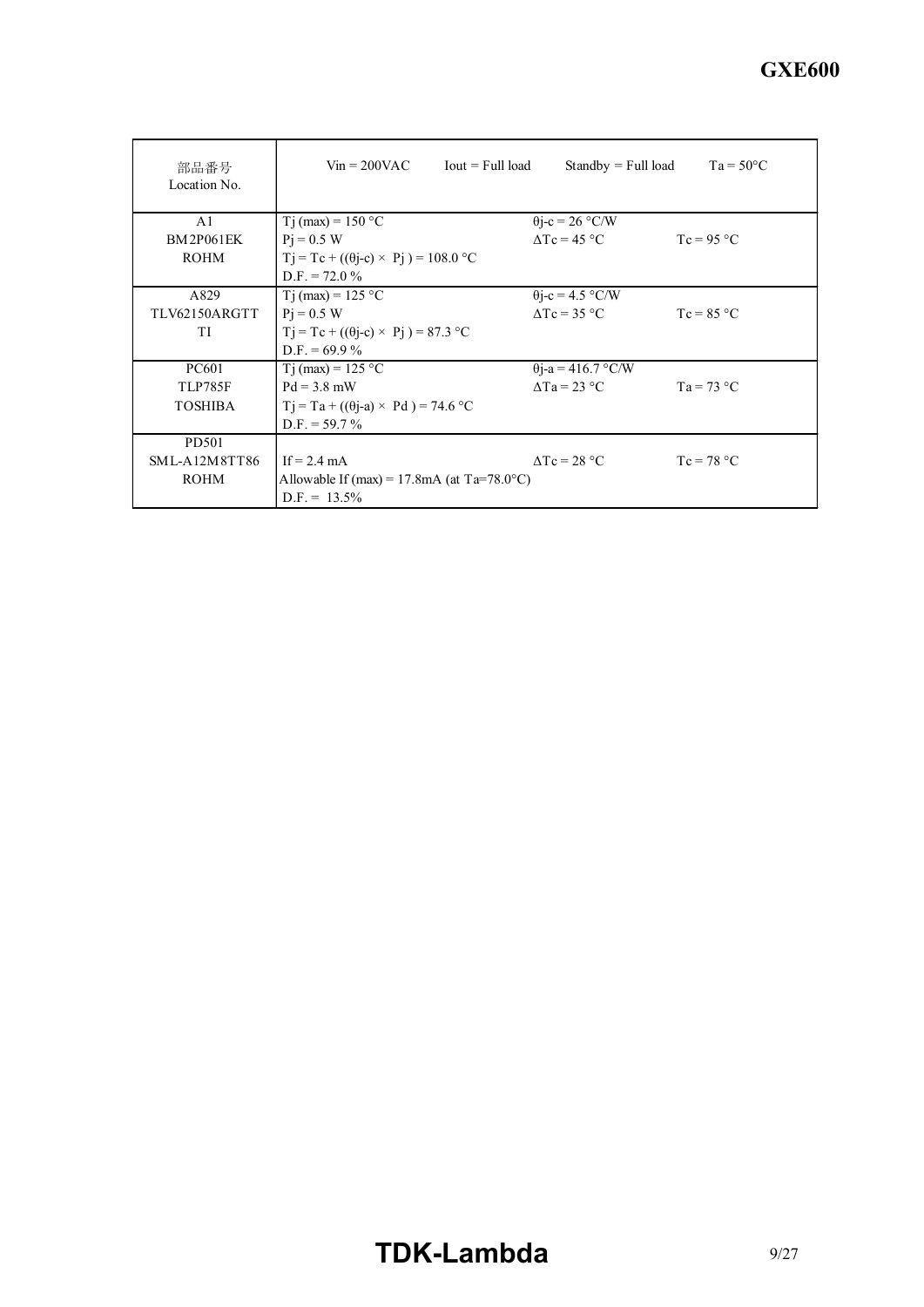#### *INSTRUCTION MANUAL* 3. 主要部品温度上昇值 Main Components Temperature Rise  $\Delta T$  List

# **MODEL : GXE600-24**

# **(1) Measuring Conditions**

|                                                               | Mounting A                      | Mounting B | Mounting C      | Mounting D |
|---------------------------------------------------------------|---------------------------------|------------|-----------------|------------|
| 取付方法<br>Mounting Method<br>(標準取付:A)<br>(Standard Mounting: A) | <b>INPUT</b><br><b>TERMINAL</b> | B          | H               | ⊔          |
| 入力電圧 Vin                                                      |                                 |            |                 |            |
| Input Voltage                                                 |                                 |            | 100VAC          |            |
| 出力電圧 Vout                                                     |                                 |            |                 |            |
| Output Voltage                                                |                                 |            | 24VDC           |            |
| 出力電流 Iout                                                     |                                 |            |                 |            |
| Output Current                                                | Full load                       |            |                 |            |
| スタンバイ電圧、電流                                                    |                                 |            |                 |            |
| Standby Voltage & Current                                     |                                 |            | 5VDC, Full load |            |

# **(2) Measuring Results**

|                |                        | $\Delta T$ Temperature Rise (°C) |                    |                    |                    |
|----------------|------------------------|----------------------------------|--------------------|--------------------|--------------------|
| 出力ディレーティング     |                        | $Iout = Full load$               |                    |                    |                    |
|                | <b>Output Derating</b> | $Ta = 50^{\circ}C$               | $Ta = 50^{\circ}C$ | $Ta = 45^{\circ}C$ | $Ta = 50^{\circ}C$ |
| 部品番号           | 部品名                    | 取付方向                             | 取付方向               | 取付方向               | 取付方向               |
| Location No.   | Part name              | Mounting A                       | Mounting B         | Mounting C         | Mounting D         |
| Q1             | <b>MOS FET</b>         | 67                               | 64                 | 63                 | 66                 |
| Q <sub>2</sub> | <b>MOS FET</b>         | 63                               | 60                 | 58                 | 62                 |
| Q <sub>3</sub> | <b>MOS FET</b>         | 43                               | 33                 | 34                 | 47                 |
| Q4             | <b>MOS FET</b>         | 46                               | 39                 | 39                 | 46                 |
| Q <sub>5</sub> | <b>MOS FET</b>         | 44                               | 35                 | 36                 | 49                 |
| Q <sub>6</sub> | <b>MOS FET</b>         | 47                               | 40                 | 40                 | 47                 |
| Q51            | <b>MOS FET</b>         | 47                               | 42                 | 47                 | 33                 |
| Q52            | <b>MOS FET</b>         | 45                               | 42                 | 46                 | 32                 |
| Q53            | <b>MOS FET</b>         | 46                               | 43                 | 45                 | 33                 |
| Q54            | <b>MOS FET</b>         | 46                               | 44                 | 47                 | 33                 |
| Q107           | <b>MOS FET</b>         | 49                               | 45                 | 44                 | 57                 |
| D1             | <b>BRIDGE DIODE</b>    | 55                               | 50                 | 51                 | 51                 |
| D2             | S.B.D.                 | 54                               | 50                 | 50                 | 52                 |
| D <sub>3</sub> | S.B.D.                 | 55                               | 51                 | 51                 | 54                 |
| D605           | S.B.D.                 | 50                               | 53                 | 45                 | 54                 |
| A1             | <b>IPD</b>             | 47                               | 49                 | 43                 | 57                 |
| A302           | IC                     | 27                               | 25                 | 25                 | 36                 |
| A801           | IC                     | 34                               | 45                 | 33                 | 30                 |
| A826           | IC                     | 27                               | 39                 | 26                 | 25                 |
| A829           | IC                     | 35                               | 45                 | 27                 | 33                 |
| T <sub>1</sub> | <b>TRANS</b>           | 64                               | 58                 | 63                 | 58                 |
| T <sub>2</sub> | <b>TRANS</b>           | 36                               | 33                 | 30                 | 40                 |
| T <sub>3</sub> | <b>CURRENT TRANS</b>   | 33                               | 32                 | 24                 | 35                 |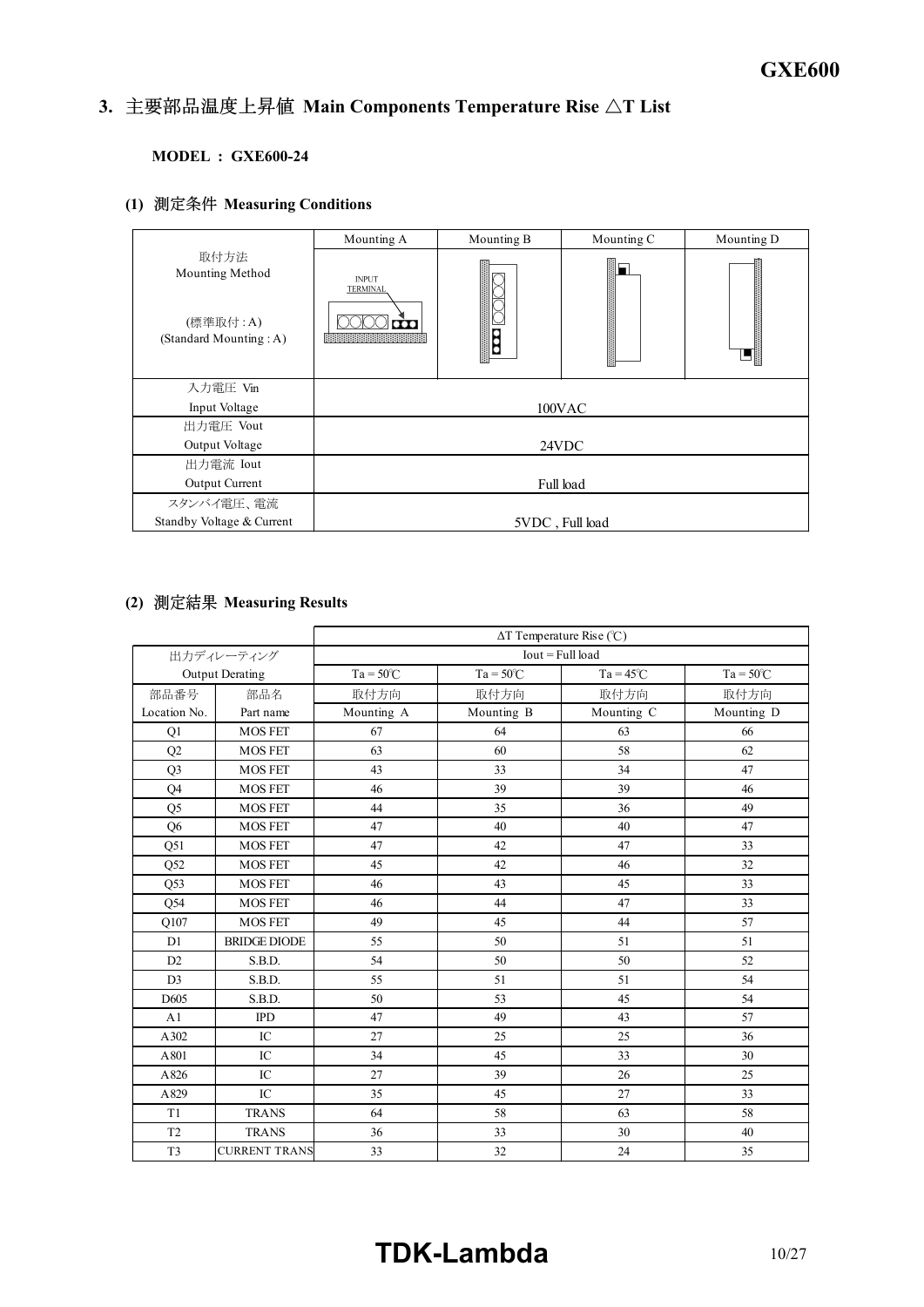|                 |                        | $\Delta T$ Temperature Rise (°C) |                    |                    |                    |  |  |  |  |  |  |  |  |  |
|-----------------|------------------------|----------------------------------|--------------------|--------------------|--------------------|--|--|--|--|--|--|--|--|--|
|                 | 出力ディレーティング             | $Iout = Full load$               |                    |                    |                    |  |  |  |  |  |  |  |  |  |
|                 | <b>Output Derating</b> | $Ta = 50^{\circ}C$               | $Ta = 50^{\circ}C$ | $Ta = 45^{\circ}C$ | $Ta = 50^{\circ}C$ |  |  |  |  |  |  |  |  |  |
| 部品番号            | 部品名                    | 取付方向                             | 取付方向               | 取付方向               | 取付方向               |  |  |  |  |  |  |  |  |  |
| Location No.    | Part name              | Mounting A                       | Mounting B         | Mounting C         | Mounting D         |  |  |  |  |  |  |  |  |  |
| T <sub>4</sub>  | <b>TRANS</b>           | 37                               | 41                 | 37                 | 38                 |  |  |  |  |  |  |  |  |  |
| T <sub>5</sub>  | <b>TRANS</b>           | 39                               | 40                 | 36                 | 42                 |  |  |  |  |  |  |  |  |  |
| L1              | <b>BALUN</b>           | 60                               | 51                 | 60                 | 53                 |  |  |  |  |  |  |  |  |  |
| L2              | <b>BALUN</b>           | 60                               | 51                 | 59                 | 52                 |  |  |  |  |  |  |  |  |  |
| L <sub>3</sub>  | CHOKE COIL             | 61                               | 53                 | 53                 | 53                 |  |  |  |  |  |  |  |  |  |
| L <sub>4</sub>  | <b>CHOKE COIL</b>      | 61                               | 53                 | 51                 | 60                 |  |  |  |  |  |  |  |  |  |
| L23             | <b>CHOKE COIL</b>      | 44                               | 38                 | 51                 | 37                 |  |  |  |  |  |  |  |  |  |
| L51             | <b>CHOKE COIL</b>      | 55                               | 46                 | 57                 | 45                 |  |  |  |  |  |  |  |  |  |
| L816            | <b>CHOKE COIL</b>      | 33                               | 43                 | 26                 | 31                 |  |  |  |  |  |  |  |  |  |
| C10             | E.CAP.                 | 25                               | 22                 | 20                 | 30                 |  |  |  |  |  |  |  |  |  |
| C11             | E.CAP.                 | 27                               | 22                 | 22                 | 33                 |  |  |  |  |  |  |  |  |  |
| C12             | E.CAP.                 | 27                               | 24                 | 23                 | 34                 |  |  |  |  |  |  |  |  |  |
| C13             | E.CAP.                 | 30                               | 24                 | 25                 | 37                 |  |  |  |  |  |  |  |  |  |
| C14             | E.CAP.                 | 28                               | 22                 | 23                 | 36                 |  |  |  |  |  |  |  |  |  |
| C <sub>21</sub> | E.CAP.                 | 16                               | 20                 | 12                 | 35                 |  |  |  |  |  |  |  |  |  |
| C51             | E.CAP.                 | 22                               | 19                 | 31                 | 14                 |  |  |  |  |  |  |  |  |  |
| C52             | E.CAP.                 | 26                               | 20                 | 32                 | 17                 |  |  |  |  |  |  |  |  |  |
| C <sub>53</sub> | E.CAP.                 | 27                               | 26                 | 27                 | 20                 |  |  |  |  |  |  |  |  |  |
| C54             | E.CAP.                 | 23                               | 19                 | 32                 | 16                 |  |  |  |  |  |  |  |  |  |
| C61             | E.CAP.                 | 22                               | 27                 | 18                 | 26                 |  |  |  |  |  |  |  |  |  |
| C63             | E.CAP.                 | 20                               | 28                 | 17                 | 27                 |  |  |  |  |  |  |  |  |  |
| PC601           | PHOTO COUPLER          | 25                               | 29                 | 21                 | 36                 |  |  |  |  |  |  |  |  |  |
| PD501           | <b>LED</b>             | 29                               | 26                 | 33                 | 26                 |  |  |  |  |  |  |  |  |  |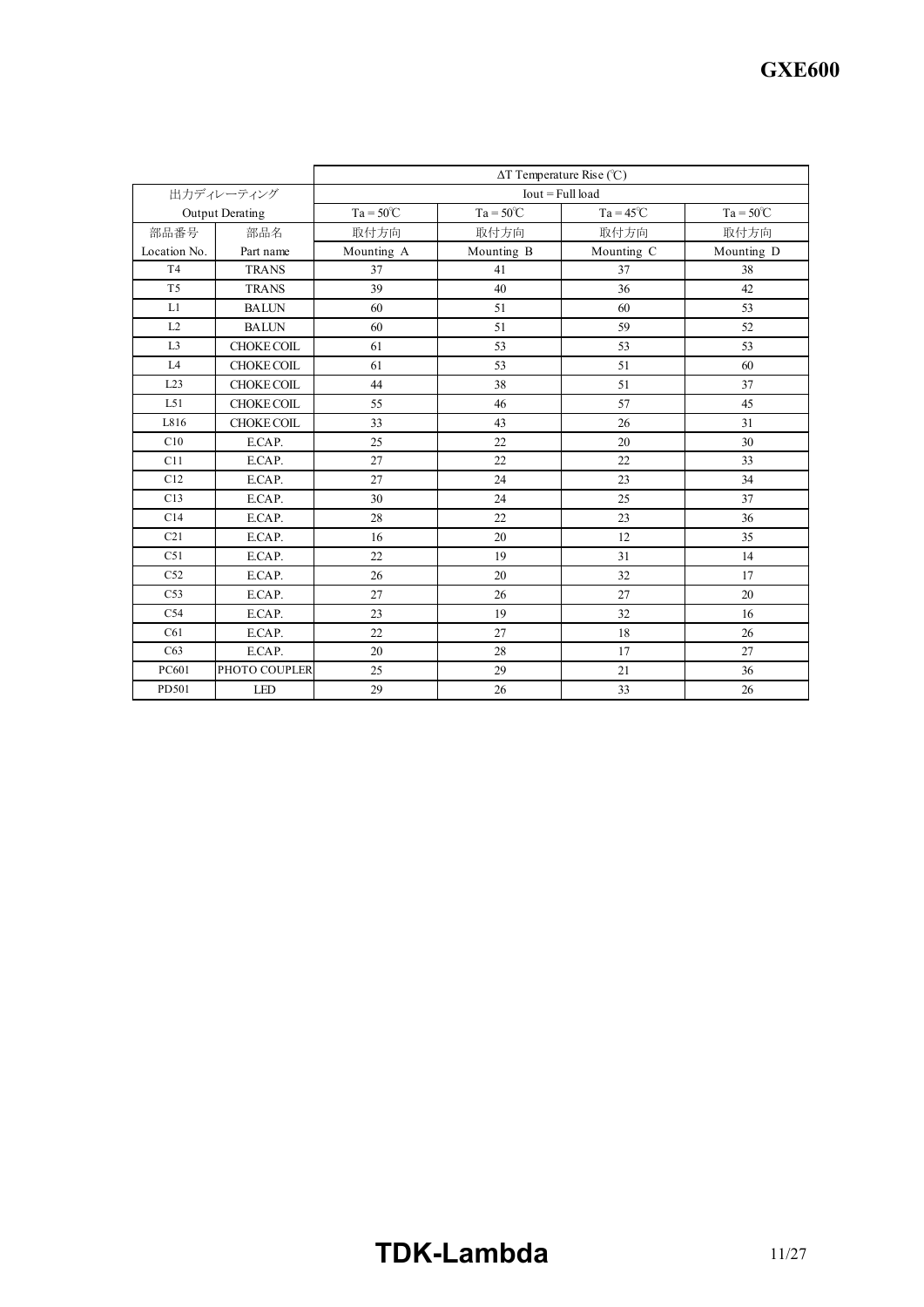#### *INSTRUCTION MANUAL* 3. 主要部品温度上昇值 Main Components Temperature Rise  $\Delta T$  List

# **MODEL : GXE600-24**

# **(1) Measuring Conditions**

|                                                               | Mounting A                      | Mounting B | Mounting C | Mounting D |  |  |  |  |  |
|---------------------------------------------------------------|---------------------------------|------------|------------|------------|--|--|--|--|--|
| 取付方法<br>Mounting Method<br>(標準取付:A)<br>(Standard Mounting: A) | <b>INPUT</b><br><b>TERMINAL</b> | B          | H          | ⊔          |  |  |  |  |  |
| 入力電圧 Vin                                                      |                                 |            |            |            |  |  |  |  |  |
| Input Voltage                                                 |                                 |            | 200VAC     |            |  |  |  |  |  |
| 出力電圧 Vout                                                     |                                 |            |            |            |  |  |  |  |  |
| Output Voltage                                                |                                 |            | 24VDC      |            |  |  |  |  |  |
| 出力電流 Iout                                                     |                                 |            |            |            |  |  |  |  |  |
| Output Current                                                | Full load                       |            |            |            |  |  |  |  |  |
| スタンバイ電圧、電流                                                    |                                 |            |            |            |  |  |  |  |  |
| Standby Voltage & Current                                     | 5VDC, Full load                 |            |            |            |  |  |  |  |  |

# **(2) Measuring Results**

|                |                      | $\Delta T$ Temperature Rise (°C) |                    |                    |                    |  |  |  |  |  |  |  |  |  |
|----------------|----------------------|----------------------------------|--------------------|--------------------|--------------------|--|--|--|--|--|--|--|--|--|
| 出力ディレーティング     |                      | $Iout = Full load$               |                    |                    |                    |  |  |  |  |  |  |  |  |  |
|                | Output Derating      | $Ta = 50^{\circ}C$               | $Ta = 50^{\circ}C$ | $Ta = 45^{\circ}C$ | $Ta = 50^{\circ}C$ |  |  |  |  |  |  |  |  |  |
| 部品番号           | 部品名                  | 取付方向                             | 取付方向               | 取付方向               | 取付方向               |  |  |  |  |  |  |  |  |  |
| Location No.   | Part name            | Mounting A                       | Mounting B         | Mounting C         | Mounting D         |  |  |  |  |  |  |  |  |  |
| Q1             | <b>MOS FET</b>       | 43                               | 40                 | 40                 | 43                 |  |  |  |  |  |  |  |  |  |
| Q2             | <b>MOS FET</b>       | 40                               | 38                 | 37                 | 40                 |  |  |  |  |  |  |  |  |  |
| Q <sub>3</sub> | <b>MOS FET</b>       | 45                               | 34                 | 37                 | 54                 |  |  |  |  |  |  |  |  |  |
| Q4             | <b>MOS FET</b>       | 48                               | 38                 | 42                 | 52                 |  |  |  |  |  |  |  |  |  |
| Q <sub>5</sub> | <b>MOS FET</b>       | 48                               | 37                 | 39                 | 56                 |  |  |  |  |  |  |  |  |  |
| Q <sub>6</sub> | <b>MOS FET</b>       | 49                               | 39                 | 43                 | 53                 |  |  |  |  |  |  |  |  |  |
| Q51            | <b>MOS FET</b>       | 56                               | 49                 | 55                 | 40                 |  |  |  |  |  |  |  |  |  |
| Q52            | <b>MOS FET</b>       | 55                               | 48                 | 55                 | 39                 |  |  |  |  |  |  |  |  |  |
| Q53            | <b>MOS FET</b>       | 56                               | 50                 | 53                 | 40                 |  |  |  |  |  |  |  |  |  |
| Q54            | <b>MOS FET</b>       | 55                               | 51                 | 55                 | 39                 |  |  |  |  |  |  |  |  |  |
| Q107           | <b>MOS FET</b>       | 37                               | 33                 | 33                 | 44                 |  |  |  |  |  |  |  |  |  |
| D1             | <b>BRIDGE DIODE</b>  | 36                               | 31                 | 32                 | 34                 |  |  |  |  |  |  |  |  |  |
| D2             | S.B.D.               | 38                               | 34                 | 35                 | 37                 |  |  |  |  |  |  |  |  |  |
| D <sub>3</sub> | S.B.D.               | 39                               | 35                 | 35                 | 39                 |  |  |  |  |  |  |  |  |  |
| D605           | S.B.D.               | 48                               | 50                 | 43                 | 54                 |  |  |  |  |  |  |  |  |  |
| A1             | <b>IPD</b>           | 45                               | 45                 | 41                 | 56                 |  |  |  |  |  |  |  |  |  |
| A302           | IC                   | 25                               | 22                 | 22                 | 33                 |  |  |  |  |  |  |  |  |  |
| A801           | $_{\rm IC}$          | 36                               | 48                 | 35                 | 33                 |  |  |  |  |  |  |  |  |  |
| A826           | IC                   | 28                               | 41                 | 27                 | 27                 |  |  |  |  |  |  |  |  |  |
| A829           | IC                   | 35                               | 44                 | 27                 | 36                 |  |  |  |  |  |  |  |  |  |
| T <sub>1</sub> | <b>TRANS</b>         | 75                               | 66                 | 74                 | 70                 |  |  |  |  |  |  |  |  |  |
| T <sub>2</sub> | <b>TRANS</b>         | 35                               | 30                 | 28                 | 41                 |  |  |  |  |  |  |  |  |  |
| T <sub>3</sub> | <b>CURRENT TRANS</b> | 33                               | 31                 | 24                 | 39                 |  |  |  |  |  |  |  |  |  |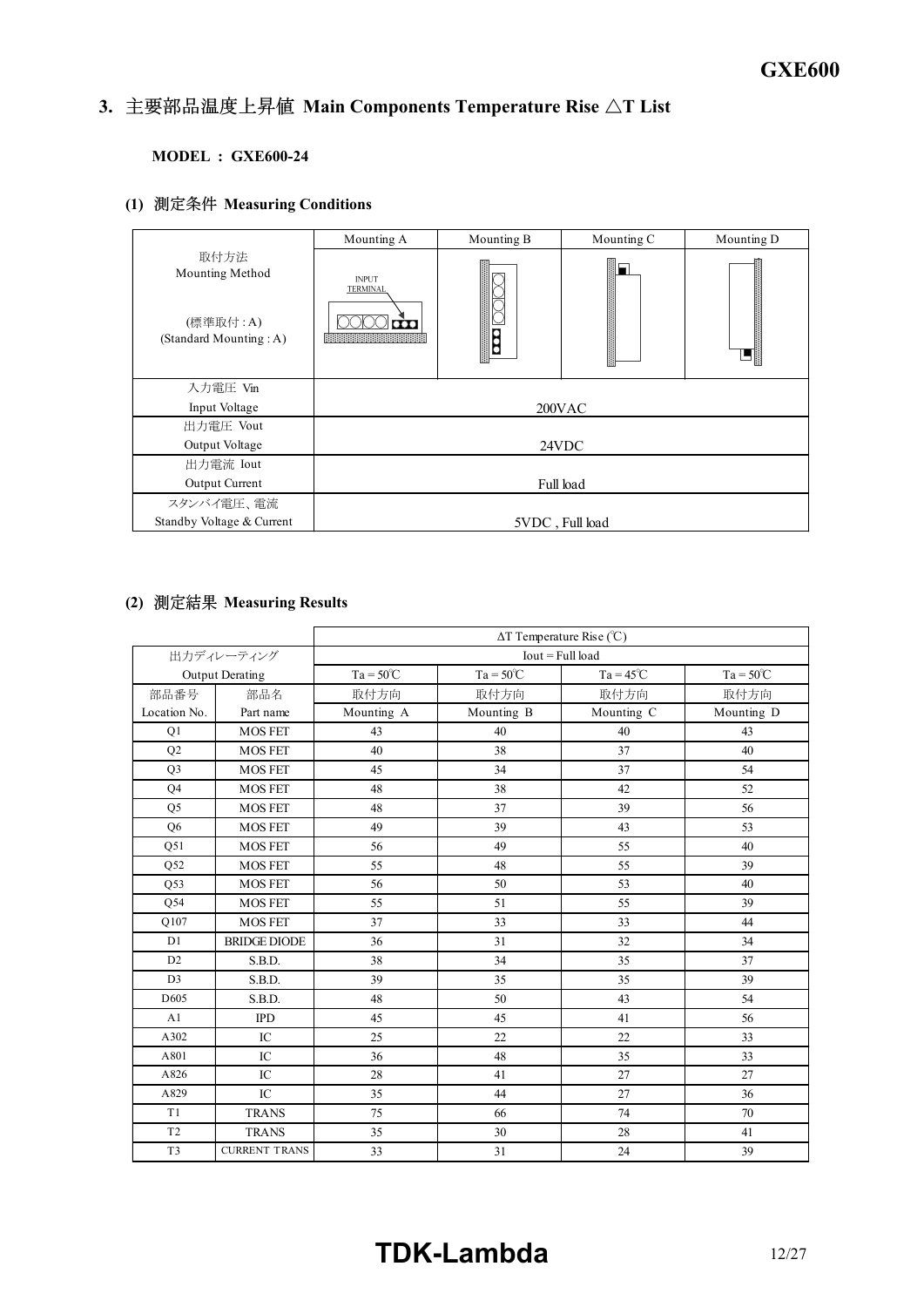|                 |                        | $\Delta T$ Temperature Rise (°C) |                    |                    |                    |  |  |  |  |  |  |  |  |  |
|-----------------|------------------------|----------------------------------|--------------------|--------------------|--------------------|--|--|--|--|--|--|--|--|--|
|                 | 出力ディレーティング             | $Iout = Full load$               |                    |                    |                    |  |  |  |  |  |  |  |  |  |
|                 | <b>Output Derating</b> | $Ta = 50^{\circ}C$               | $Ta = 50^{\circ}C$ | $Ta = 45^{\circ}C$ | $Ta = 50^{\circ}C$ |  |  |  |  |  |  |  |  |  |
| 部品番号            | 部品名                    | 取付方向                             | 取付方向               | 取付方向               | 取付方向               |  |  |  |  |  |  |  |  |  |
| Location No.    | Part name              | Mounting A                       | Mounting B         | Mounting C         | Mounting D         |  |  |  |  |  |  |  |  |  |
| T <sub>4</sub>  | <b>TRANS</b>           | 36                               | 39                 | 36                 | 41                 |  |  |  |  |  |  |  |  |  |
| T <sub>5</sub>  | <b>TRANS</b>           | 39                               | 39                 | 36                 | 45                 |  |  |  |  |  |  |  |  |  |
| L1              | <b>BALUN</b>           | 33                               | 25                 | 34                 | 27                 |  |  |  |  |  |  |  |  |  |
| L2              | <b>BALUN</b>           | 36                               | 27                 | 34                 | 30                 |  |  |  |  |  |  |  |  |  |
| L <sub>3</sub>  | CHOKE COIL             | 45                               | 37                 | 38                 | 40                 |  |  |  |  |  |  |  |  |  |
| L4              | <b>CHOKE COIL</b>      | 44                               | 37                 | 36                 | 46                 |  |  |  |  |  |  |  |  |  |
| L23             | <b>CHOKE COIL</b>      | 28                               | 22                 | 31                 | 22                 |  |  |  |  |  |  |  |  |  |
| L51             | CHOKE COIL             | 62                               | 51                 | 64                 | 53                 |  |  |  |  |  |  |  |  |  |
| L816            | <b>CHOKE COIL</b>      | 33                               | 41                 | 25                 | 34                 |  |  |  |  |  |  |  |  |  |
| C10             | E.CAP.                 | 21                               | 18                 | 17                 | 29                 |  |  |  |  |  |  |  |  |  |
| C11             | E.CAP.                 | 22                               | 17                 | 18                 | 29                 |  |  |  |  |  |  |  |  |  |
| C12             | E.CAP.                 | 24                               | 18                 | 19                 | 31                 |  |  |  |  |  |  |  |  |  |
| C13             | E.CAP.                 | 24                               | 18                 | 19                 | 31                 |  |  |  |  |  |  |  |  |  |
| C14             | E.CAP.                 | 23                               | 17                 | 18                 | 30                 |  |  |  |  |  |  |  |  |  |
| C21             | E.CAP.                 | 15                               | 18                 | 13                 | 35                 |  |  |  |  |  |  |  |  |  |
| C51             | E.CAP.                 | 25                               | 20                 | 33                 | 14                 |  |  |  |  |  |  |  |  |  |
| C52             | E.CAP.                 | 29                               | 20                 | 33                 | 19                 |  |  |  |  |  |  |  |  |  |
| C <sub>53</sub> | E.CAP.                 | 28                               | 27                 | 29                 | 21                 |  |  |  |  |  |  |  |  |  |
| C54             | E.CAP.                 | 25                               | 18                 | 33                 | 16                 |  |  |  |  |  |  |  |  |  |
| C61             | E.CAP.                 | 23                               | 28                 | 19                 | 27                 |  |  |  |  |  |  |  |  |  |
| C63             | E.CAP.                 | 20                               | 24                 | 18                 | 27                 |  |  |  |  |  |  |  |  |  |
| PC601           | PHOTO COUPLER          | 23                               | 26                 | 19                 | 35                 |  |  |  |  |  |  |  |  |  |
| PD501           | <b>LED</b>             | 28                               | 30                 | 34                 | 25                 |  |  |  |  |  |  |  |  |  |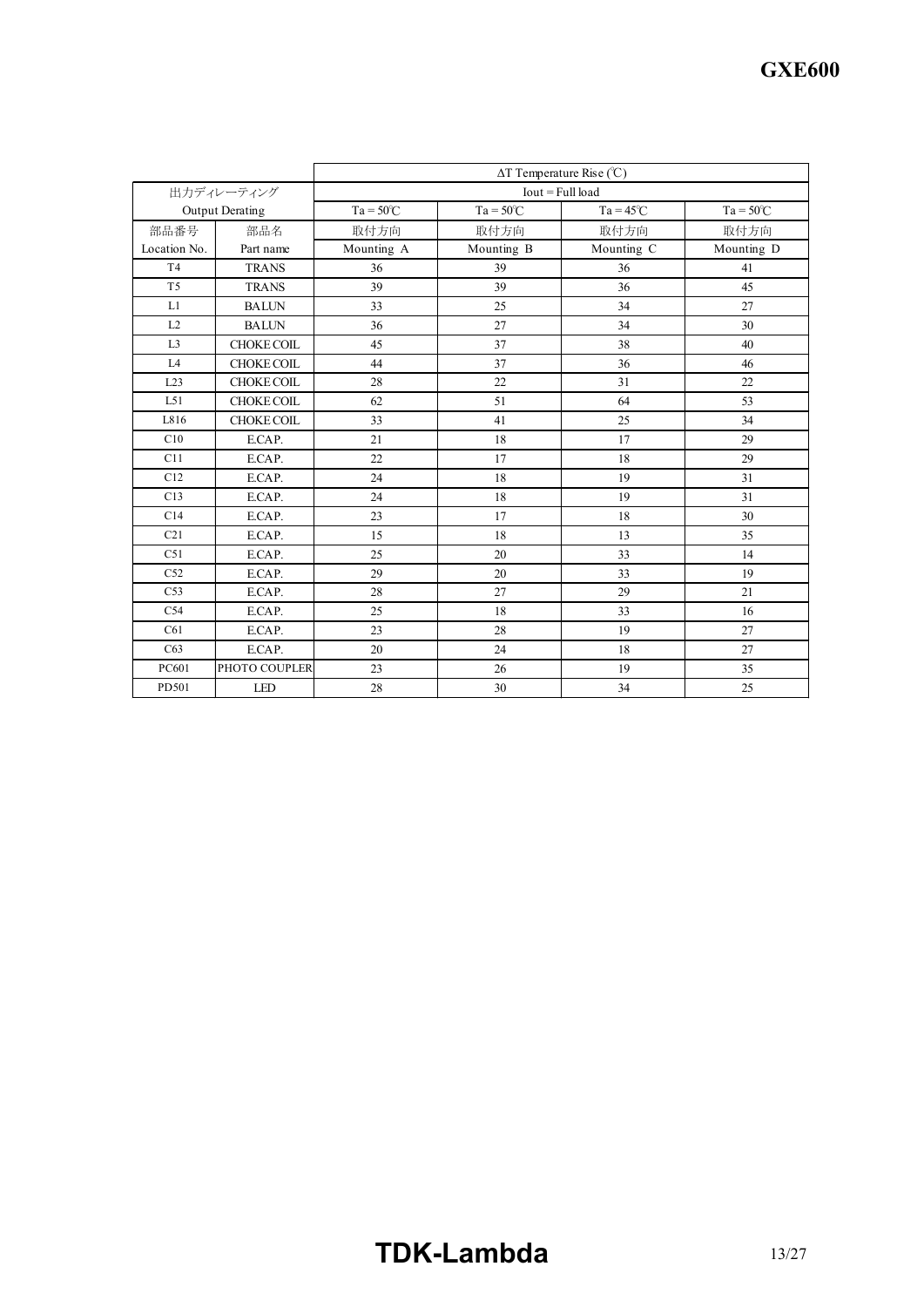# **4. Electrolytic Capacitor Lifetime**



上記推定寿命は、弊社計算方法により算出した値であり、封口ゴムの劣化等の影響を含めておりません。 The lifetime is calculated based on our method and doesn't include the seal rubber degradation effect etc.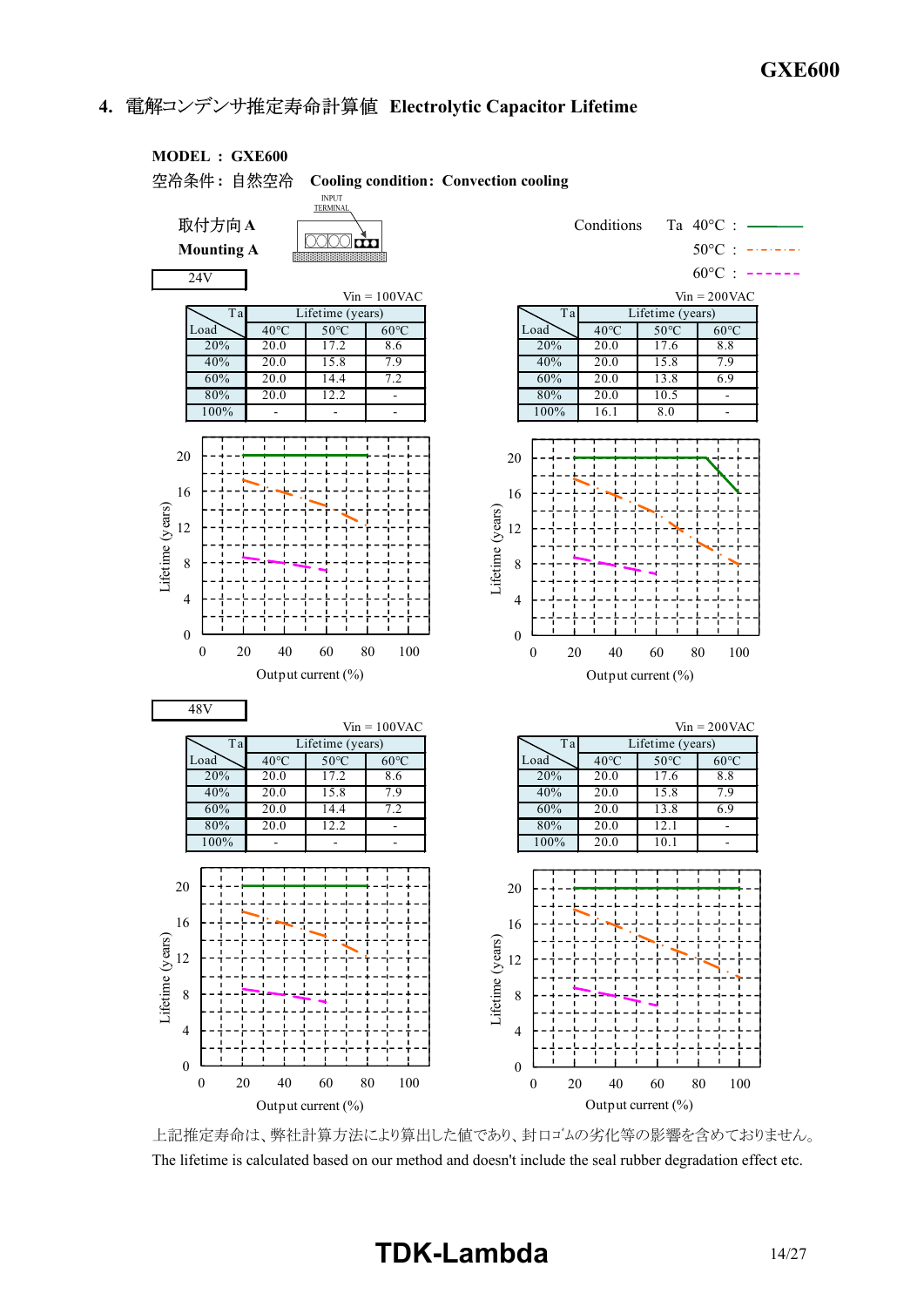

### **: Cooling condition: Convection cooling**



上記推定寿命は、弊社計算方法により算出した値であり、封口ゴムの劣化等の影響を含めておりません。 The lifetime is calculated based on our method and doesn't include the seal rubber degradation effect etc.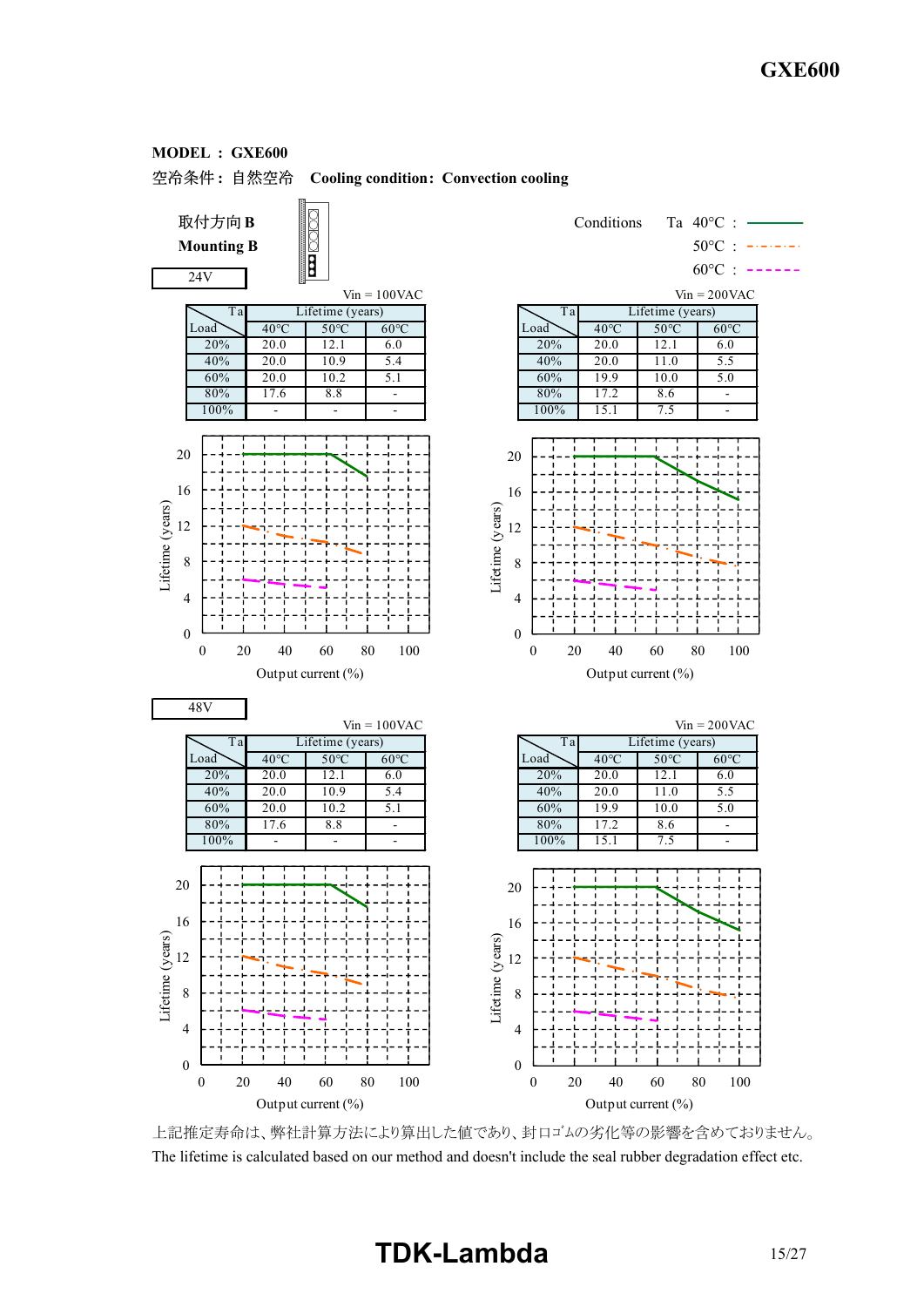

### **MODEL : GXE600**

上記推定寿命は、弊社計算方法により算出した値であり、封口ゴムの劣化等の影響を含めておりません。 The lifetime is calculated based on our method and doesn't include the seal rubber degradation effect etc.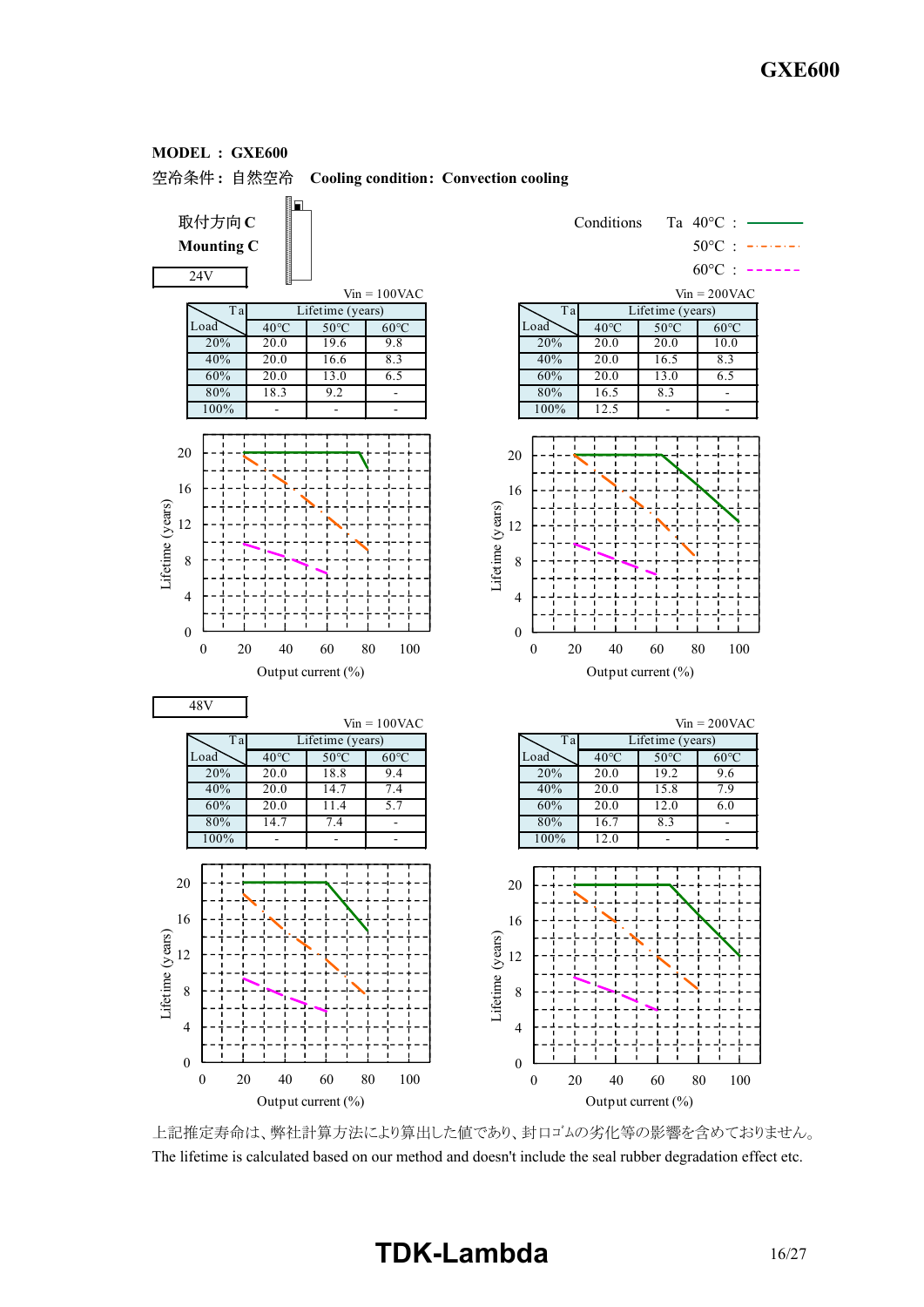

**MODEL : GXE600**

上記推定寿命は、弊社計算方法により算出した値であり、封口ゴムの劣化等の影響を含めておりません。 The lifetime is calculated based on our method and doesn't include the seal rubber degradation effect etc.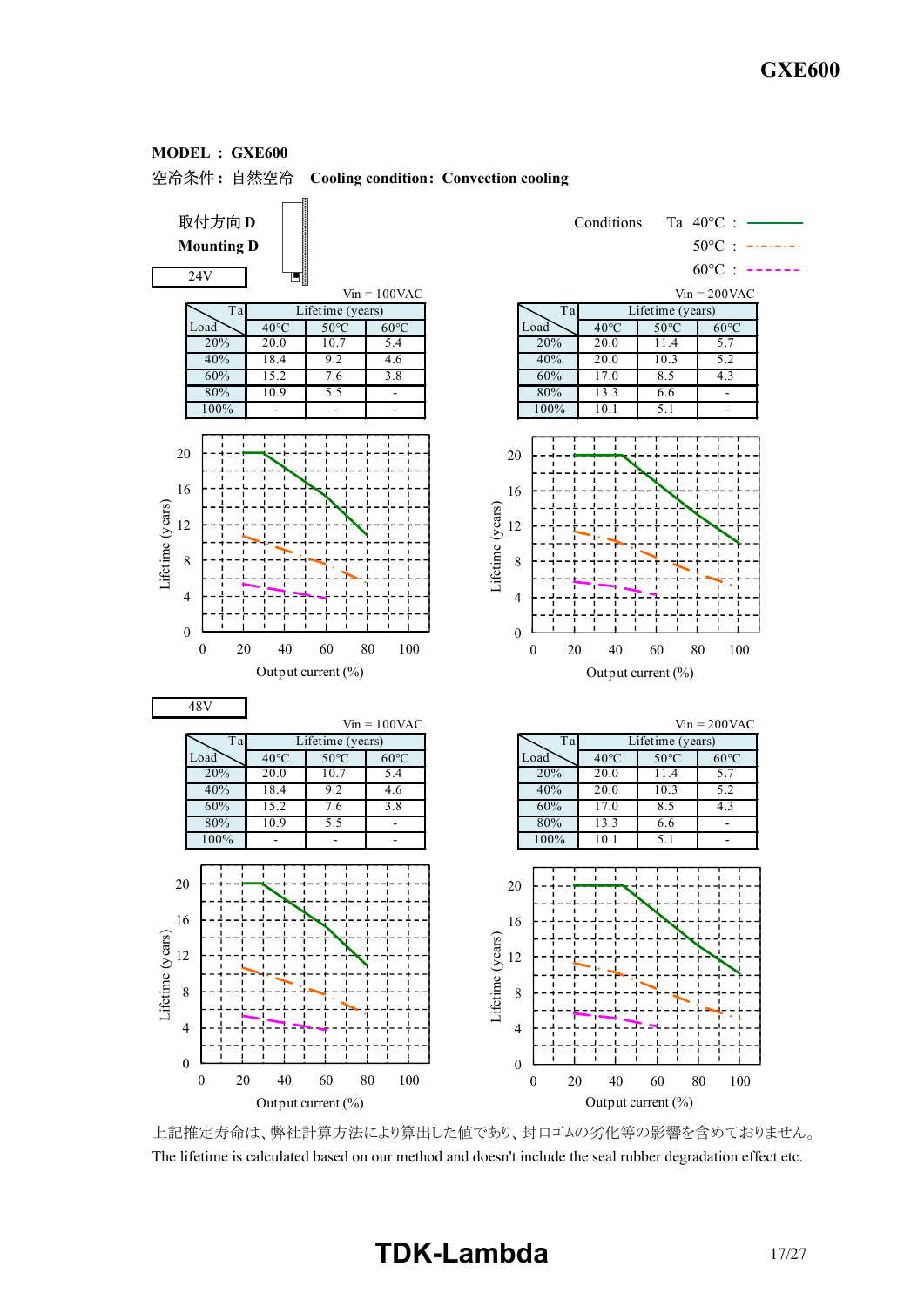#### カバー付きタイプオプション **With cover type (Option model)**

**: Cooling condition: Convection cooling**



24V

48V

0

0 20 40 60 80 100

Output current (%)

4

8 Lifetime (years)<br> $\frac{1}{2}$ 

Lifetime (years)

16

20

0

4

8

12

Lifetime (years)

Lifetime (years)

16

20





0 20 40 60 80 100

Output current (%)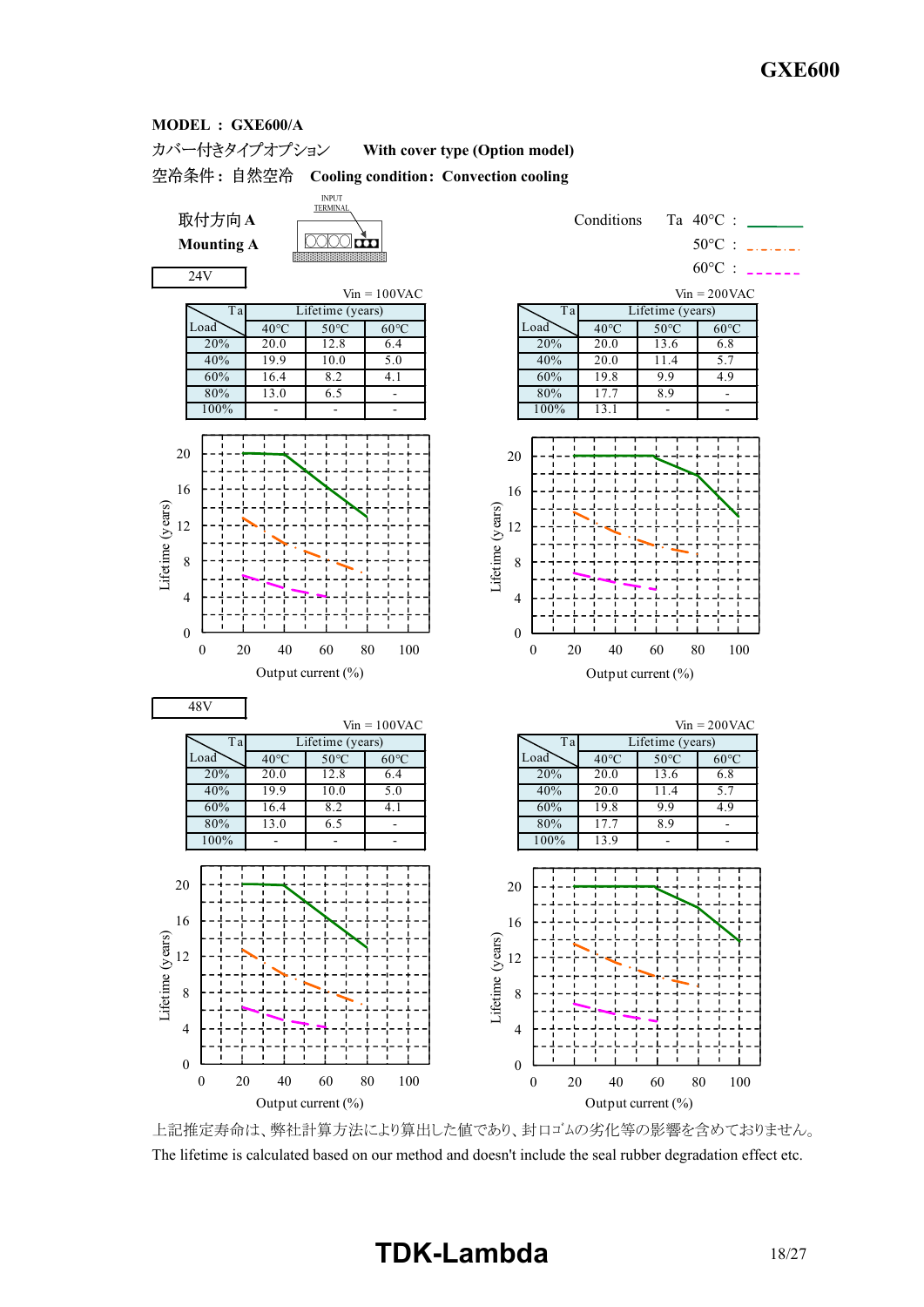#### カバー付きタイプオプション **With cover type (Option model)**

**: Cooling condition: Convection cooling**



上記推定寿命は、弊社計算方法により算出した値であり、封口ゴムの劣化等の影響を含めておりません。 The lifetime is calculated based on our method and doesn't include the seal rubber degradation effect etc.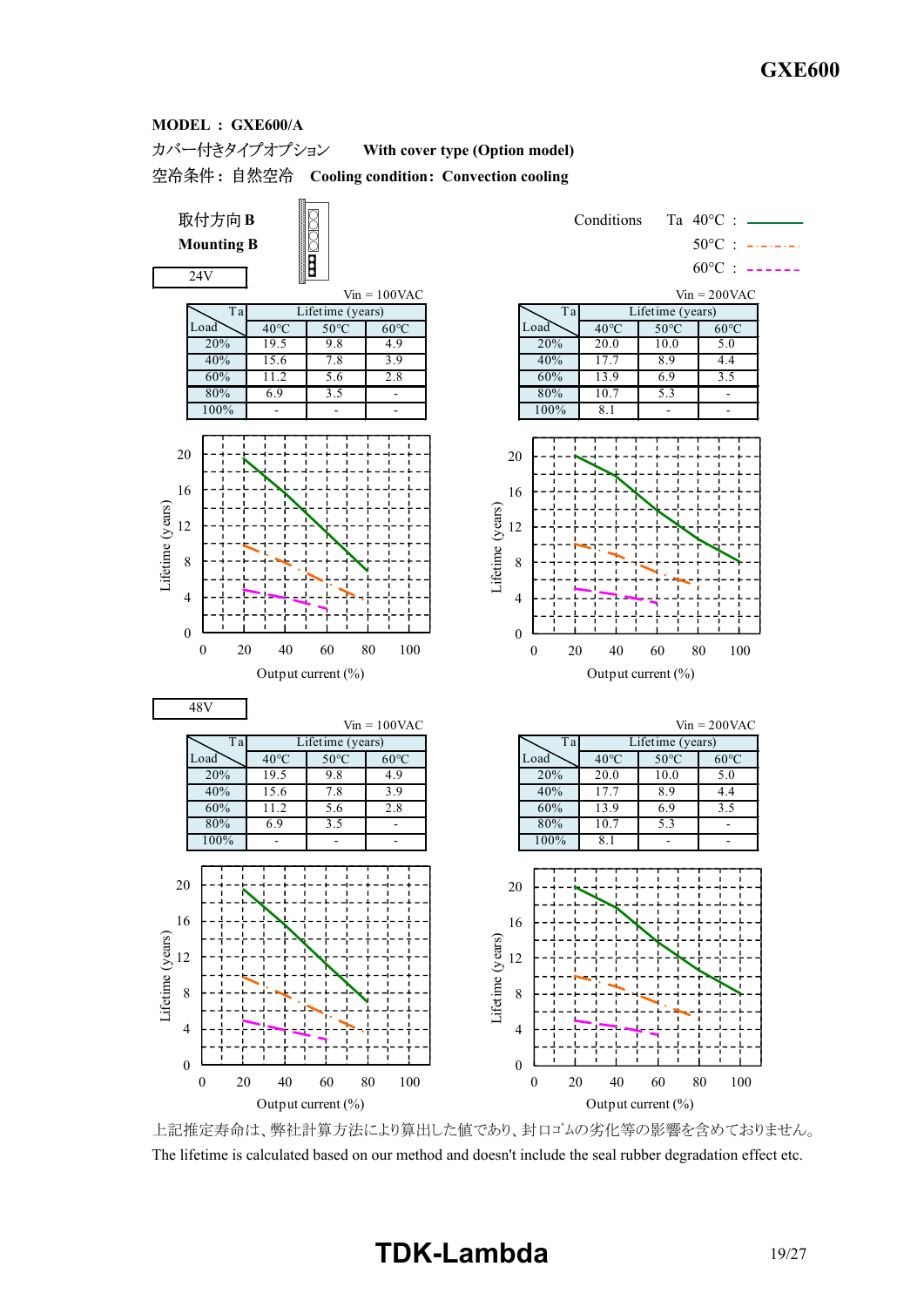#### カバー付きタイプオプション **With cover type (Option model)**

**: Cooling condition: Convection cooling**



上記推定寿命は、弊社計算方法により算出した値であり、封口ゴムの劣化等の影響を含めておりません。 The lifetime is calculated based on our method and doesn't include the seal rubber degradation effect etc.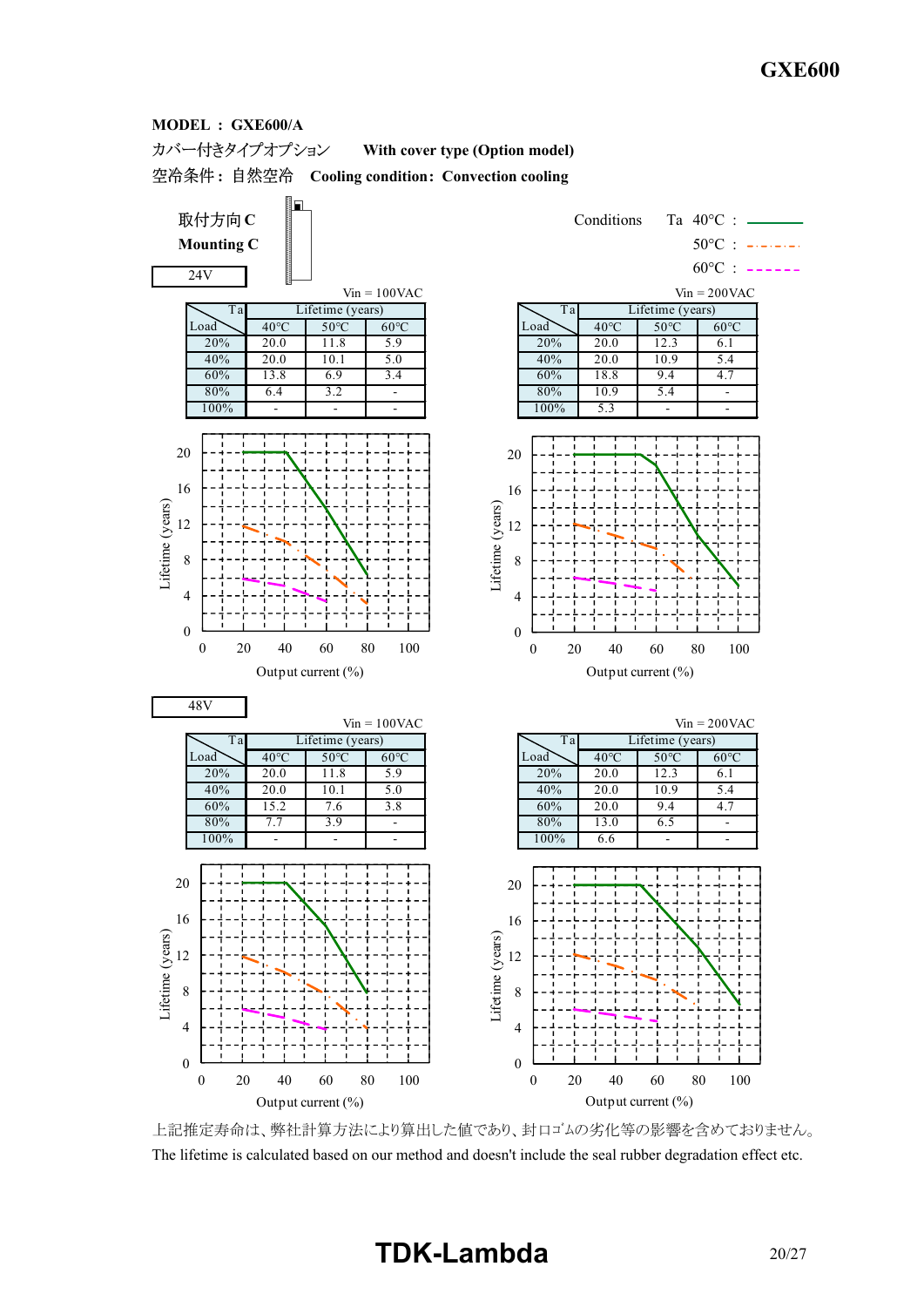#### カバー付きタイプオプション **With cover type (Option model)**

**: Cooling condition: Convection cooling**



上記推定寿命は、弊社計算方法により算出した値であり、封口ゴムの劣化等の影響を含めておりません。 The lifetime is calculated based on our method and doesn't include the seal rubber degradation effect etc.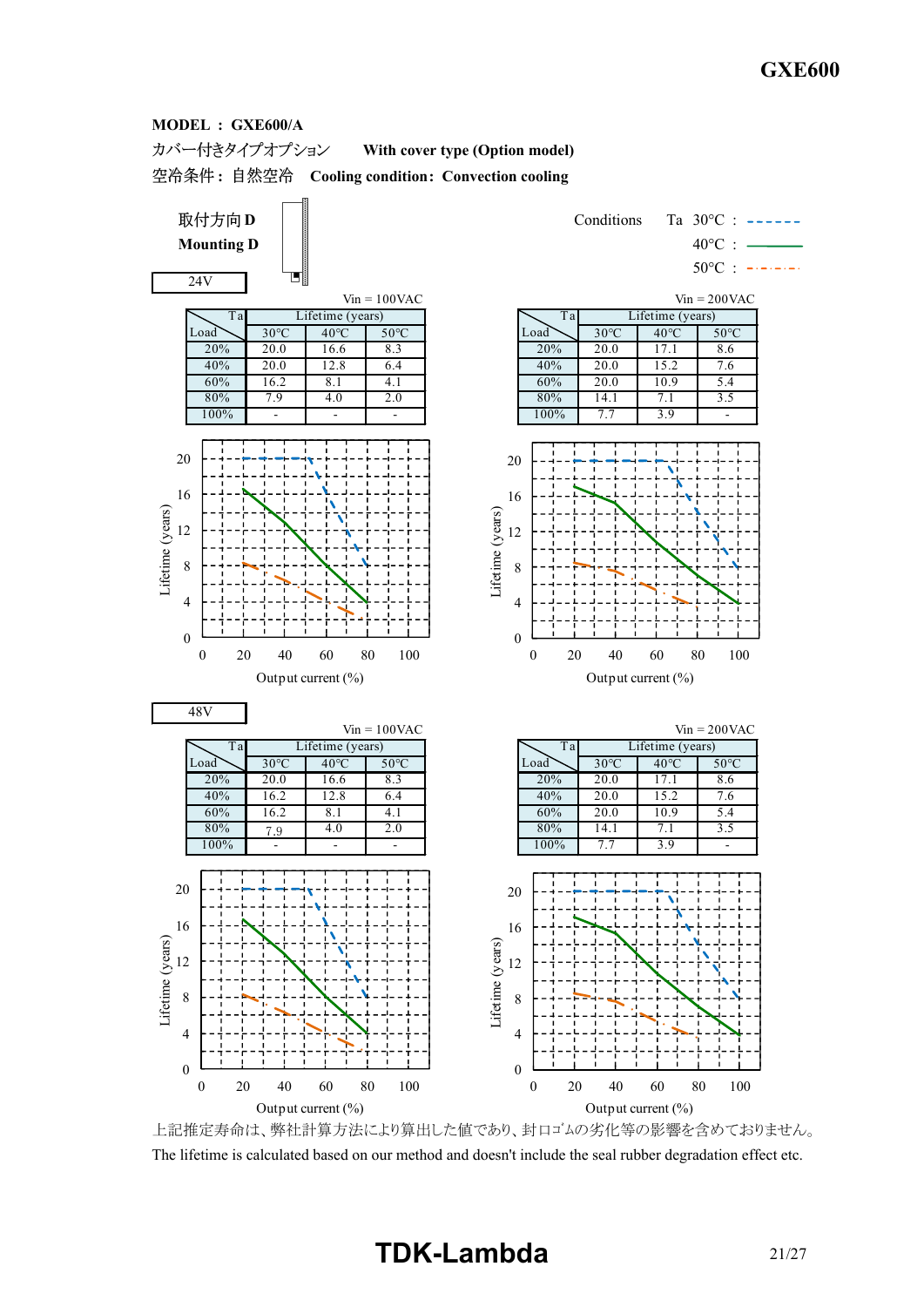# **5. アブノーマル試験 Abnormal Test**

## **MODEL : GXE600-48**

# **(1) Test Conditions**

Input : 265VAC Output : 48V, Full load Standby : 5V, Full load Ta : 25°C

# **(2) Test Results**

(Da : Damaged)

|                | Test position   |                  |                            | Test                                                                        | Test result           |             |                       |             |                                                                                          |                       |                                                              |                                              |                                                              |                             |                       |                              |                                   |
|----------------|-----------------|------------------|----------------------------|-----------------------------------------------------------------------------|-----------------------|-------------|-----------------------|-------------|------------------------------------------------------------------------------------------|-----------------------|--------------------------------------------------------------|----------------------------------------------|--------------------------------------------------------------|-----------------------------|-----------------------|------------------------------|-----------------------------------|
|                |                 |                  |                            | mode                                                                        |                       |             |                       |             |                                                                                          |                       |                                                              |                                              |                                                              |                             |                       |                              |                                   |
| No.            | 部品No.           | 試験端子             | シ<br>$\exists$<br>$\vdash$ | オ<br>$\begin{array}{c} \hline \end{array}$<br>ブ<br>$\overline{\phantom{a}}$ | a<br>発<br>火           | b<br>発<br>煙 | $\mathbf c$<br>破<br>裂 | d<br>異<br>臭 | $\mathbf{e}% _{B}=\mathbf{e}_{B}+\mathbf{e}_{B}+\mathbf{e}_{B}+\mathbf{e}_{B}$<br>赤<br>熱 | $\mathbf f$<br>破<br>損 | g<br>Ł<br>$\overline{\phantom{a}}$<br>$\mathbf{I}$<br>ズ<br>断 | h<br>$\rm ^o$<br>$\mathbf V$<br>$\mathbf{P}$ | $\mathbf{i}$<br>$\mathcal{O}$<br>$\mathbf C$<br>$\mathbf{P}$ | $\mathbf{1}$<br>出<br>力<br>断 | k<br>変<br>化<br>な<br>U | 1<br>そ<br>$\mathcal{O}$<br>他 | 記事                                |
|                | Location<br>No. | Test<br>point    | Short                      | Open                                                                        | $\operatorname{Fire}$ | Smoke       | Burst                 | Smell       | Red hot                                                                                  | Damaged               | blown<br>Fuse                                                |                                              |                                                              | output<br>$\frac{1}{2}$     | No change             | Others                       | Note                              |
| $\mathbf{1}$   | $\overline{Q1}$ | $D-S$            | O                          |                                                                             |                       |             |                       |             |                                                                                          |                       | $\bigcirc$                                                   |                                              |                                                              | О                           |                       |                              | Da: F1                            |
| $\overline{2}$ |                 | $\overline{D-G}$ | $\bigcirc$                 |                                                                             |                       |             |                       |             |                                                                                          | O                     | $\bigcirc$                                                   |                                              |                                                              | $\bigcirc$                  |                       |                              | Da: F1, Q1                        |
| 3              |                 | $G-S$            | О                          |                                                                             |                       |             |                       |             |                                                                                          |                       |                                                              |                                              |                                                              |                             |                       | О                            | 入力電力増加<br>Input power increase    |
| $\overline{4}$ |                 | D                |                            | $\bigcirc$                                                                  |                       |             |                       |             |                                                                                          |                       |                                                              |                                              |                                                              |                             |                       | $\bigcirc$                   | 入力電力増加<br>Input power increase    |
| 5              |                 | S                |                            | $\bigcirc$                                                                  |                       |             |                       |             |                                                                                          |                       |                                                              |                                              |                                                              |                             |                       | $\bigcirc$                   | 入力電力増加<br>Input power increase    |
| 6              |                 | G                |                            | $\bigcirc$                                                                  |                       |             |                       |             |                                                                                          | $\bigcirc$            | $\bigcirc$                                                   |                                              |                                                              | $\bigcirc$                  |                       |                              | $Da$ <sub>:</sub> $F1,Q1$         |
| 7              | Q2              | $D-S$            | ∩                          |                                                                             |                       |             |                       |             |                                                                                          |                       | 0                                                            |                                              |                                                              | О                           |                       |                              | Da: F1                            |
| 8              |                 | $D-G$            | O                          |                                                                             |                       |             |                       |             |                                                                                          | ∩                     | ∩                                                            |                                              |                                                              | ◯                           |                       |                              | Da: F1, Q2                        |
| 9              |                 | $G-S$            | $\bigcirc$                 |                                                                             |                       |             |                       |             |                                                                                          |                       |                                                              |                                              |                                                              |                             |                       | О                            | 入力電力増加<br>Input power increase    |
| 10             |                 | D                |                            | $\circlearrowright$                                                         |                       |             |                       |             |                                                                                          |                       |                                                              |                                              |                                                              |                             |                       | $\bigcirc$                   | 入力電力増加<br>Input power increase    |
| 11             |                 | S                |                            | О                                                                           |                       |             |                       |             |                                                                                          |                       |                                                              |                                              |                                                              |                             |                       | $\bigcirc$                   | 入力電力増加<br>Input power increase    |
| 12             |                 | G                |                            | О                                                                           |                       |             |                       |             |                                                                                          | O                     | О                                                            |                                              |                                                              | О                           |                       |                              | Da: F1, Q2                        |
| 13             | Q <sub>3</sub>  | $D-S$            | O                          |                                                                             |                       |             |                       |             |                                                                                          |                       |                                                              |                                              | O                                                            | $\bigcirc$                  |                       |                              |                                   |
| 14             |                 | $D-G$            | $\bigcirc$                 |                                                                             |                       |             |                       |             |                                                                                          | ∩                     |                                                              |                                              | ◯                                                            | $\bigcirc$                  |                       |                              | Da:Q3                             |
| 15             |                 | $G-S$            | $\circlearrowright$        |                                                                             |                       |             |                       |             |                                                                                          |                       |                                                              |                                              |                                                              |                             |                       | $\bigcirc$                   | 出力電圧低下<br>Output voltage decrease |
| 16             |                 | D                |                            | O                                                                           |                       |             |                       |             |                                                                                          |                       |                                                              |                                              |                                                              |                             |                       | $\bigcirc$                   | 出力電圧低下<br>Output voltage decrease |
| 17             |                 | S                |                            | ◯                                                                           |                       |             |                       |             |                                                                                          | ∩                     |                                                              |                                              |                                                              | ◯                           |                       |                              | Da: Q3,R117,R118,A501             |
| 18             |                 | $\overline{G}$   |                            | ∩                                                                           |                       |             |                       |             |                                                                                          |                       |                                                              |                                              | O                                                            | O                           |                       |                              |                                   |
| 19             | Q <sub>4</sub>  | $D-S$            | O                          |                                                                             |                       |             |                       |             |                                                                                          |                       |                                                              |                                              | О                                                            | $\bigcirc$                  |                       |                              |                                   |
| 20             |                 | $D-G$            | $\bigcirc$                 |                                                                             |                       |             |                       |             |                                                                                          | О                     |                                                              |                                              | $\bigcirc$                                                   | $\bigcirc$                  |                       |                              | Da:Q4                             |
| 21             |                 | $G-S$            | $\bigcirc$                 |                                                                             |                       |             |                       |             |                                                                                          |                       |                                                              |                                              |                                                              |                             |                       | О                            | 出力電圧低下<br>Output voltage decrease |
| 22             |                 | D                |                            | О                                                                           |                       |             |                       |             |                                                                                          |                       |                                                              |                                              |                                                              |                             |                       | $\bigcirc$                   | 出力電圧低下<br>Output voltage decrease |
| 23             |                 | S                |                            | О                                                                           |                       |             |                       |             |                                                                                          | О                     |                                                              |                                              |                                                              | О                           |                       |                              | Da: Q4, R120, R121A501            |
| 24             |                 | $\overline{G}$   |                            | O                                                                           |                       |             |                       |             |                                                                                          |                       |                                                              |                                              | 0                                                            | О                           |                       |                              |                                   |

# **TDK-Lambda** 22/27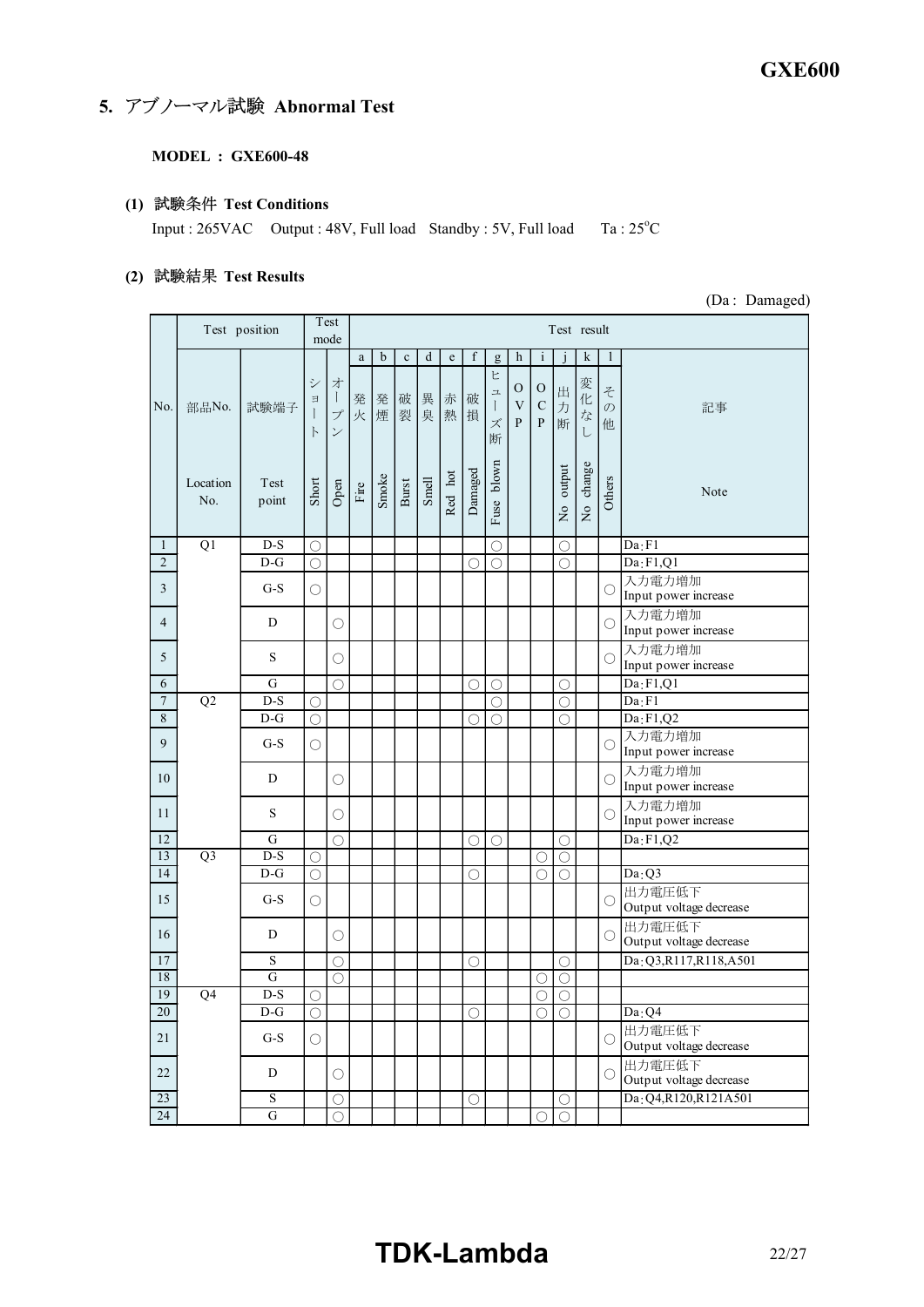# **GXE600**

|  | (Da: Damaged) |
|--|---------------|
|--|---------------|

|                       |                  | Test position                        |                                 | Test<br>mode                                       | Test result           |        |             |             |             |                           |                                           |                                                |                                  |                          |                     |                         |                                   |
|-----------------------|------------------|--------------------------------------|---------------------------------|----------------------------------------------------|-----------------------|--------|-------------|-------------|-------------|---------------------------|-------------------------------------------|------------------------------------------------|----------------------------------|--------------------------|---------------------|-------------------------|-----------------------------------|
|                       |                  |                                      |                                 |                                                    | $\rm{a}$              | b      | $\mathbf c$ | $\mathbf d$ | $\mathbf e$ | $\boldsymbol{\mathrm{f}}$ | g                                         | $\mathbf h$                                    | $\mathbf{i}$                     | i                        | k                   | 1                       |                                   |
| No.                   | 部品No.            | 試験端子                                 | シ<br>$\Xi$<br>$\mathbf{I}$<br>ト | 才<br>$\mathbf{I}$<br>$\mathcal{I}$<br>$\checkmark$ | 発<br>火                | 発<br>煙 | 破<br>裂      | 異           | 赤<br>臭熱     | 破<br>損                    | Ł<br>$\square$<br>$\mathcal{I}$<br>ズ<br>断 | $\mathbf{O}$<br>$\ensuremath{\mathbf{V}}$<br>P | $\mathbf{O}$<br>$\mathbf C$<br>P | 出<br>力<br>断              | 変化<br>$\vec{z}$     | そ<br>$\mathcal{O}$<br>他 | 記事                                |
|                       | Location<br>No.  | Test<br>point                        | Short                           | Open                                               | $\operatorname{Fire}$ | Smoke  | Burst       | Smell       | Red hot     | Damaged                   | Fuse blown                                |                                                |                                  | output<br>$\frac{1}{2}$  | No change           | Others                  | Note                              |
| $25\,$                | $\overline{Q5}$  | $D-S$                                | Ο                               |                                                    |                       |        |             |             |             |                           |                                           |                                                | ∩                                | O                        |                     |                         |                                   |
| 26                    |                  | $D-G$                                | $\circ$                         |                                                    |                       |        |             |             |             | O                         |                                           |                                                | $\bigcirc$                       | $\bigcirc$               |                     |                         | Da:Q5                             |
| 27                    |                  | $G-S$                                | $\bigcirc$                      |                                                    |                       |        |             |             |             |                           |                                           |                                                |                                  |                          |                     | $\bigcirc$              | 出力電圧低下<br>Output voltage decrease |
| 28                    |                  | D                                    |                                 | O                                                  |                       |        |             |             |             |                           |                                           |                                                |                                  |                          |                     | $\bigcirc$              | 出力電圧低下<br>Output voltage decrease |
| 29                    |                  | S                                    |                                 | $\circ$                                            |                       |        |             |             |             | О                         |                                           |                                                |                                  | О                        |                     |                         | Da: Q5, R123, R124, A502          |
| 30                    |                  | $\overline{G}$                       |                                 | ∩                                                  |                       |        |             |             |             |                           |                                           |                                                | ∩                                | Ο                        |                     |                         |                                   |
| $31\,$                | Q <sub>6</sub>   | $D-S$                                | $\circlearrowright$             |                                                    |                       |        |             |             |             |                           |                                           |                                                | O                                | O                        |                     |                         |                                   |
| 32                    |                  | $D-G$                                | $\bigcirc$                      |                                                    |                       |        |             |             |             | О                         |                                           |                                                | ∩                                | $\bigcirc$               |                     |                         | Da:Q6                             |
| 33                    |                  | $G-S$                                | $\circlearrowright$             |                                                    |                       |        |             |             |             |                           |                                           |                                                |                                  |                          |                     | $\bigcirc$              | 出力電圧低下<br>Output voltage decrease |
| 34                    |                  | D                                    |                                 | O                                                  |                       |        |             |             |             |                           |                                           |                                                |                                  |                          |                     | $\bigcirc$              | 出力電圧低下<br>Output voltage decrease |
| $\overline{35}$       |                  | $\mathbf S$                          |                                 | ∩                                                  |                       |        |             |             |             | ∩                         |                                           |                                                |                                  | O                        |                     |                         | Da: Q6,R126,R127,A502             |
| 36                    |                  | $\overline{G}$                       |                                 | ∩                                                  |                       |        |             |             |             |                           |                                           |                                                | О                                | О                        |                     |                         |                                   |
| 37                    | Q51              | $D-S$                                | $\bigcirc$                      |                                                    |                       |        |             |             |             | O                         |                                           |                                                | $\bigcirc$                       | $\bigcirc$               |                     |                         | Da:Q53                            |
| 38                    |                  | $D-G$                                | $\bigcirc$                      |                                                    |                       |        |             |             |             | $\bigcirc$                |                                           |                                                | $\bigcirc$                       | $\circlearrowright$      |                     |                         | Da Q51                            |
| 39<br>40              |                  | $G-S$<br>D                           | $\bigcirc$                      | $\circ$                                            |                       |        |             |             |             |                           |                                           |                                                | $\bigcirc$                       | $\bigcirc$               |                     | $\bigcirc$              | 出力電圧低下                            |
| 41                    |                  | $\mathbf S$                          |                                 |                                                    |                       |        |             |             |             |                           |                                           |                                                |                                  |                          |                     |                         | Output voltage decrease<br>Da:Q51 |
| 42                    |                  | G                                    |                                 | O<br>$\bigcirc$                                    |                       |        |             |             |             | O<br>O                    |                                           |                                                | O<br>O                           | O<br>Ο                   |                     |                         | Da:Q53                            |
| 43                    | $\overline{Q53}$ | $D-S$                                | $\bigcirc$                      |                                                    |                       |        |             |             |             | O                         |                                           |                                                | O                                | Ο                        |                     |                         | Da <sub>2</sub> Q51               |
| 44                    |                  | $D-G$                                | $\bigcirc$                      |                                                    |                       |        |             |             |             | $\bigcirc$                |                                           |                                                | $\bigcirc$                       | $\bigcirc$               |                     |                         | Da:Q53                            |
| 45                    |                  | $G-S$                                | $\bigcirc$                      |                                                    |                       |        |             |             |             |                           |                                           |                                                | $\bigcirc$                       | $\bigcirc$               |                     |                         |                                   |
| 46                    |                  | D                                    |                                 | $\bigcirc$                                         |                       |        |             |             |             |                           |                                           |                                                |                                  |                          |                     | $\bigcirc$              | 出力電圧低下<br>Output voltage decrease |
| 47                    |                  | $\mathbf S$                          |                                 | O                                                  |                       |        |             |             |             | O                         |                                           |                                                | $\bigcirc$                       | $\bigcirc$               |                     |                         | Da:Q53                            |
| 48                    |                  | $\overline{G}$                       |                                 | $\bigcirc$                                         |                       |        |             |             |             | $\bigcirc$                |                                           |                                                | $\bigcirc$                       | Ο                        |                     |                         | Da:Q51                            |
| 49                    | Q107             | $D-S$                                | $\bigcirc$                      |                                                    |                       |        |             |             |             |                           |                                           |                                                |                                  |                          | O                   |                         |                                   |
| 50                    |                  | $\mathbf{D}\text{-}\mathbf{G}$       | $\bigcirc$                      |                                                    |                       |        |             |             |             |                           |                                           |                                                |                                  |                          | $\circlearrowright$ |                         |                                   |
| 51                    |                  | $G-S$                                | $\bigcirc$                      |                                                    |                       |        |             |             |             | O                         |                                           |                                                |                                  | O                        |                     |                         | Da:TFR1                           |
| 52                    |                  | D                                    |                                 | $\circ$                                            |                       |        |             |             |             | $\bigcirc$                |                                           |                                                |                                  | $\bigcirc$               |                     |                         | Da:TFR1                           |
| 53<br>$\overline{54}$ |                  | $\overline{\mathbf{S}}$<br>${\bf G}$ |                                 | $\circ$<br>$\circ$                                 |                       |        |             |             |             | $\bigcirc$<br>$\bigcirc$  |                                           |                                                |                                  | $\bigcirc$<br>$\bigcirc$ |                     |                         | Da:TFR1<br>Da:TFR1                |
| 55                    | D1               | $AC-AC$                              | О                               |                                                    |                       |        |             |             |             |                           | $\bigcirc$                                |                                                |                                  | О                        |                     |                         | Da: F1                            |
| 56                    |                  | $DC-DC$                              | $\bigcirc$                      |                                                    |                       |        |             |             |             |                           | $\bigcirc$                                |                                                |                                  | $\bigcirc$               |                     |                         | Da: F1                            |
| 57                    |                  | $AC-DC$                              | $\circ$                         |                                                    |                       |        |             |             |             |                           | $\bigcirc$                                |                                                |                                  | $\circ$                  |                     |                         | Da: F1                            |
| 58                    |                  | AC                                   |                                 | $\circlearrowright$                                |                       |        |             |             |             |                           |                                           |                                                |                                  |                          | О                   |                         |                                   |
| 59                    |                  | $DC (+)$                             |                                 | $\bigcirc$                                         |                       |        |             |             |             |                           |                                           |                                                |                                  |                          | $\bigcirc$          |                         |                                   |
| 60                    |                  | $DC(-)$                              |                                 | $\bigcirc$                                         |                       |        |             |             |             |                           |                                           |                                                |                                  |                          | $\circlearrowright$ |                         |                                   |
| 61                    | $\overline{D2}$  | $A-K$                                | O                               |                                                    |                       |        |             |             |             |                           | $\circlearrowright$                       |                                                |                                  | О                        |                     |                         | Da: F1                            |
| 62                    |                  | $\mathbf{A}/\mathbf{K}$              |                                 | O                                                  |                       |        |             |             |             | O                         | $\bigcirc$                                |                                                |                                  | О                        |                     |                         | Da: F1, Q1                        |
| 63                    | D605             | $\mathrm{A}\text{-}\mathrm{K}$       | Ο                               |                                                    |                       |        |             |             |             | $\bigcirc$                | $\bigcirc$                                |                                                |                                  | $\bigcirc$               |                     |                         | Da:F3,A1,R233                     |
| 64                    |                  | $\overline{A/K}$                     |                                 | $\bigcirc$                                         |                       |        |             |             |             |                           |                                           |                                                |                                  | $\bigcirc$               |                     |                         |                                   |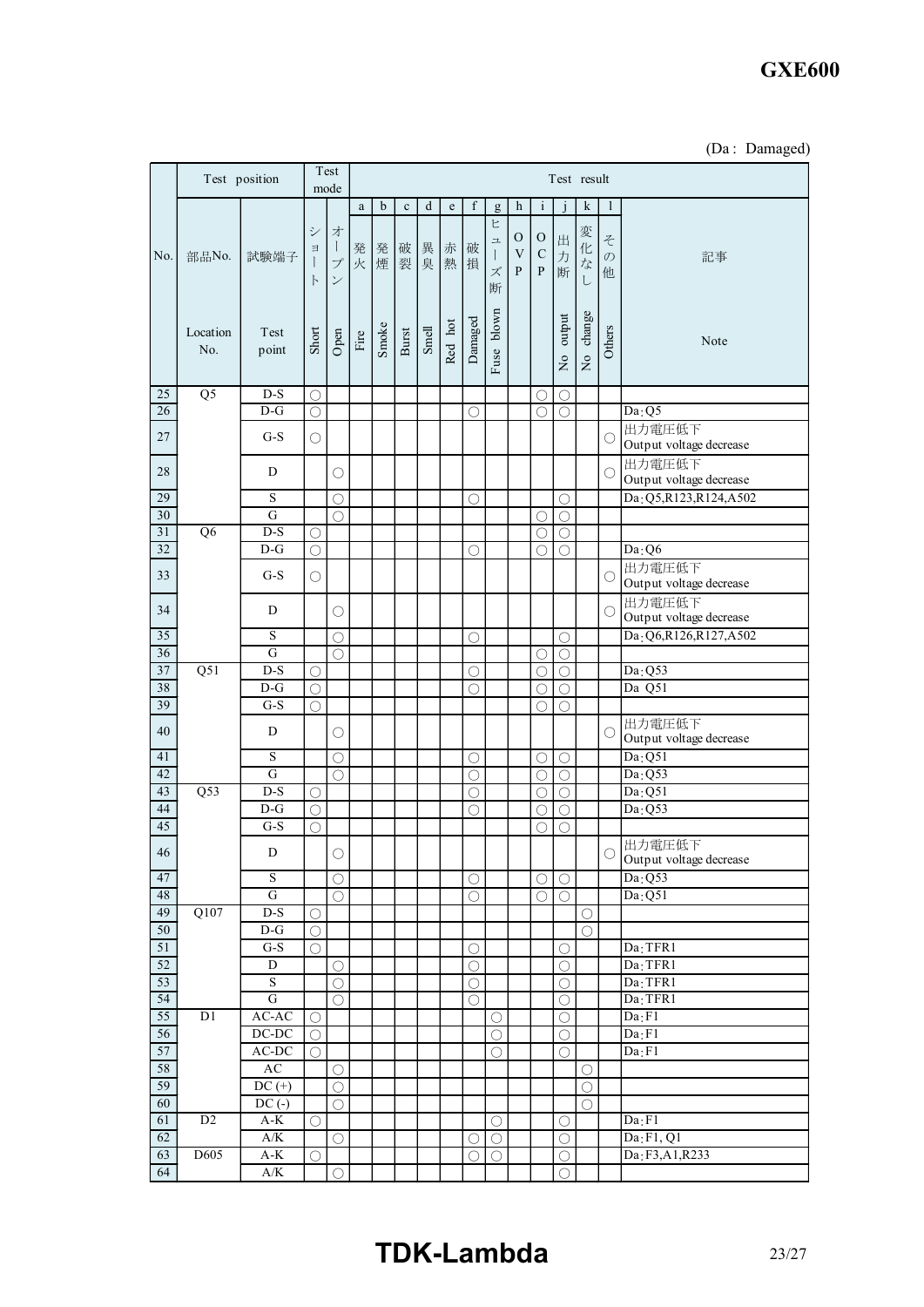# **GXE600**

|  | (Da: Damaged) |
|--|---------------|

|          | Test position    |                          |                        | Test<br>mode                            |             |        |             |         |                                                                                |             |                                               |                                                |                                              | Test result         |                          |                         |                                                  |
|----------|------------------|--------------------------|------------------------|-----------------------------------------|-------------|--------|-------------|---------|--------------------------------------------------------------------------------|-------------|-----------------------------------------------|------------------------------------------------|----------------------------------------------|---------------------|--------------------------|-------------------------|--------------------------------------------------|
|          |                  |                          |                        |                                         | $\rm{a}$    | b      | $\mathbf c$ | $\rm d$ | $\mathbf{e}% _{B}=\mathbf{e}_{B}+\mathbf{e}_{B}+\mathbf{e}_{B}+\mathbf{e}_{B}$ | $\mathbf f$ | g                                             | $\mathbf{h}$                                   | $\mathbf{i}$                                 |                     | k                        | $\mathbf{I}$            |                                                  |
| No.      | 部品No.            | 試験端子                     | シ<br>$\Xi$<br>$\vdash$ | 才<br>$\frac{1}{2}$<br>プ<br>$\checkmark$ | 発<br>火      | 発<br>煙 | 破<br>裂      | 異<br>臭  | 赤<br>熱                                                                         | 破<br>損      | Ŀ<br>$\mathfrak{p}$<br>$\mathbf{I}$<br>ズ<br>断 | O<br>$\ensuremath{\mathbf{V}}$<br>$\mathbf{P}$ | $\mathcal{O}$<br>$\mathbf C$<br>$\mathbf{P}$ | 出<br>力<br>断         | 変<br>化<br>$\vec{z}$<br>L | そ<br>$\mathcal{O}$<br>他 | 記事                                               |
|          | Location<br>No.  | Test<br>point            | Short                  | Open                                    | $\rm{Fire}$ | Smoke  | Burst       | Smell   | Red hot                                                                        | Damaged     | blown<br>Fuse                                 |                                                |                                              | No output           | No change                | Others                  | Note                                             |
| 65       | T1               | $1 - 2$                  | $\bigcirc$             |                                         |             |        |             |         |                                                                                |             |                                               |                                                | О                                            | $\circ$             |                          |                         |                                                  |
| 66       |                  | $3 - 4$                  | $\bigcirc$             |                                         |             |        |             |         |                                                                                |             |                                               |                                                | $\bigcirc$                                   | $\bigcirc$          |                          |                         |                                                  |
| 67       |                  | $4 - 5$                  | О                      |                                         |             |        |             |         |                                                                                |             |                                               |                                                | О                                            | $\bigcirc$          |                          |                         |                                                  |
| 68       |                  | $3 - 5$                  | $\circlearrowright$    |                                         |             |        |             |         |                                                                                |             |                                               |                                                | O                                            | $\circ$             |                          |                         |                                                  |
| 69       |                  | 1/2                      |                        | 0                                       |             |        |             |         |                                                                                |             |                                               |                                                |                                              | ◯                   |                          |                         |                                                  |
| 70       |                  | $\mathfrak{Z}$           |                        | $\circlearrowright$                     |             |        |             |         |                                                                                |             |                                               |                                                |                                              |                     |                          | C                       | 出力電圧低下<br>Output voltage decrease                |
| 71       |                  | 4                        |                        | O                                       |             |        |             |         |                                                                                |             |                                               |                                                |                                              |                     |                          | C                       | 出力電圧低下<br>Output voltage decrease                |
| 72       |                  | 5                        |                        | $\circlearrowright$                     |             |        |             |         |                                                                                |             |                                               |                                                |                                              | $\bigcirc$          |                          |                         |                                                  |
| 73       | T <sub>2</sub>   | $1 - 2$                  | O                      |                                         |             |        |             |         |                                                                                | O           | О                                             |                                                |                                              | $\bigcirc$          |                          |                         | Da:F3,A1,R233                                    |
| 74       |                  | $2 - 3$                  | ◯                      |                                         |             |        |             |         |                                                                                | ∩           | ∩                                             |                                                |                                              | $\bigcirc$          |                          |                         | Da:F3,A1,R233                                    |
| 75       |                  | $1 - 3$                  | $\bigcirc$             |                                         |             |        |             |         |                                                                                |             |                                               |                                                |                                              | O                   |                          |                         |                                                  |
| 76       |                  | $3 - 4$                  | Ο                      |                                         |             |        |             |         |                                                                                |             | ∩                                             |                                                |                                              | O                   |                          |                         | Da: F3                                           |
| 77       |                  | $4 - 5$                  | $\circ$                |                                         |             |        |             |         |                                                                                |             |                                               |                                                |                                              | $\bigcirc$          |                          |                         |                                                  |
| 78<br>79 |                  | $6 - 7$                  | $\bigcirc$             |                                         |             |        |             |         |                                                                                | O           | O                                             |                                                |                                              | $\circ$             |                          |                         | Da:F3,A1,R233                                    |
| $80\,$   |                  | $9 - 10$<br>1/3          | $\circlearrowright$    |                                         |             |        |             |         |                                                                                |             |                                               |                                                |                                              | $\circ$             |                          |                         |                                                  |
| $81\,$   |                  | $\overline{2}$           |                        | O<br>0                                  |             |        |             |         |                                                                                |             |                                               |                                                |                                              | $\bigcirc$          | 0                        |                         |                                                  |
| 82       |                  | 4/5                      |                        | ∩                                       |             |        |             |         |                                                                                | O           |                                               |                                                |                                              | $\circlearrowright$ |                          |                         | $Da$ : TFR1                                      |
| 83       |                  | 6/7                      |                        | O                                       |             |        |             |         |                                                                                |             |                                               |                                                |                                              | O                   |                          |                         |                                                  |
| 84       |                  | 9/10                     |                        | ◯                                       |             |        |             |         |                                                                                |             |                                               |                                                |                                              | $\bigcirc$          |                          |                         |                                                  |
| 85       | T <sub>3</sub>   | $1 - 2$                  | O                      |                                         |             |        |             |         |                                                                                |             |                                               |                                                |                                              |                     | O                        |                         |                                                  |
| 86       |                  | $3-4$                    | $\circlearrowright$    |                                         |             |        |             |         |                                                                                |             |                                               |                                                |                                              |                     | O                        |                         |                                                  |
| 87       |                  | 1/2                      |                        | O                                       |             |        |             |         |                                                                                | О           |                                               |                                                | О                                            | $\circ$             |                          |                         | Da: Q3, Q4                                       |
| $\bf 88$ |                  | 3/4                      |                        | ∩                                       |             |        |             |         |                                                                                |             |                                               |                                                |                                              |                     | O                        |                         |                                                  |
| $\bf 89$ | T <sub>4</sub>   | $1 - 2$                  | $\bigcirc$             |                                         |             |        |             |         |                                                                                |             |                                               |                                                |                                              |                     |                          |                         | ○出力電圧低下<br>Output voltage decrease               |
| 90       |                  | $3 - 4$                  | $\bigcirc$             |                                         |             |        |             |         |                                                                                |             |                                               |                                                |                                              |                     |                          | C                       | 出力電圧低下<br>Output voltage decrease                |
| 91       |                  | $5 - 6$                  | $\bigcirc$             |                                         |             |        |             |         |                                                                                |             |                                               |                                                |                                              |                     |                          | $\bigcirc$              | 出力電圧低下<br>Output voltage decrease                |
| 92       |                  | $7 - 8$                  | $\bigcirc$             |                                         |             |        |             |         |                                                                                |             |                                               |                                                |                                              |                     |                          | $\bigcirc$              | 出力電圧低下<br>Output voltage decrease                |
| 93       |                  | 1/2                      |                        | $\bigcirc$                              |             |        |             |         |                                                                                |             |                                               |                                                |                                              |                     |                          | $\bigcirc$              | 出力電圧低下<br>Output voltage decrease                |
| 94       |                  | $\overline{\frac{3}{4}}$ |                        | O                                       |             |        |             |         |                                                                                |             |                                               |                                                |                                              |                     | О                        |                         |                                                  |
| 95       |                  | 5/6                      |                        | $\bigcirc$                              |             |        |             |         |                                                                                |             |                                               |                                                |                                              |                     | $\bigcirc$               |                         |                                                  |
| 96       |                  | 7/8                      |                        | $\bigcirc$                              |             |        |             |         |                                                                                |             |                                               |                                                |                                              |                     |                          | C                       | 出力電圧低下<br>Output voltage decrease                |
| 97       | $\overline{C51}$ |                          | $\bigcirc$             |                                         |             |        |             |         |                                                                                |             |                                               |                                                | $\bigcirc$                                   | $\circ$             |                          |                         |                                                  |
| 98       |                  |                          |                        | Ο                                       |             |        |             |         |                                                                                |             |                                               |                                                |                                              |                     | $\circlearrowright$      |                         |                                                  |
| 99       | C919             |                          | О                      |                                         |             |        |             |         |                                                                                |             |                                               |                                                |                                              |                     |                          | C                       | Standby supply: 出力断<br>Standby supply: No output |
| 100      |                  |                          |                        | $\bigcirc$                              |             |        |             |         |                                                                                |             |                                               |                                                |                                              |                     | $\bigcirc$               |                         |                                                  |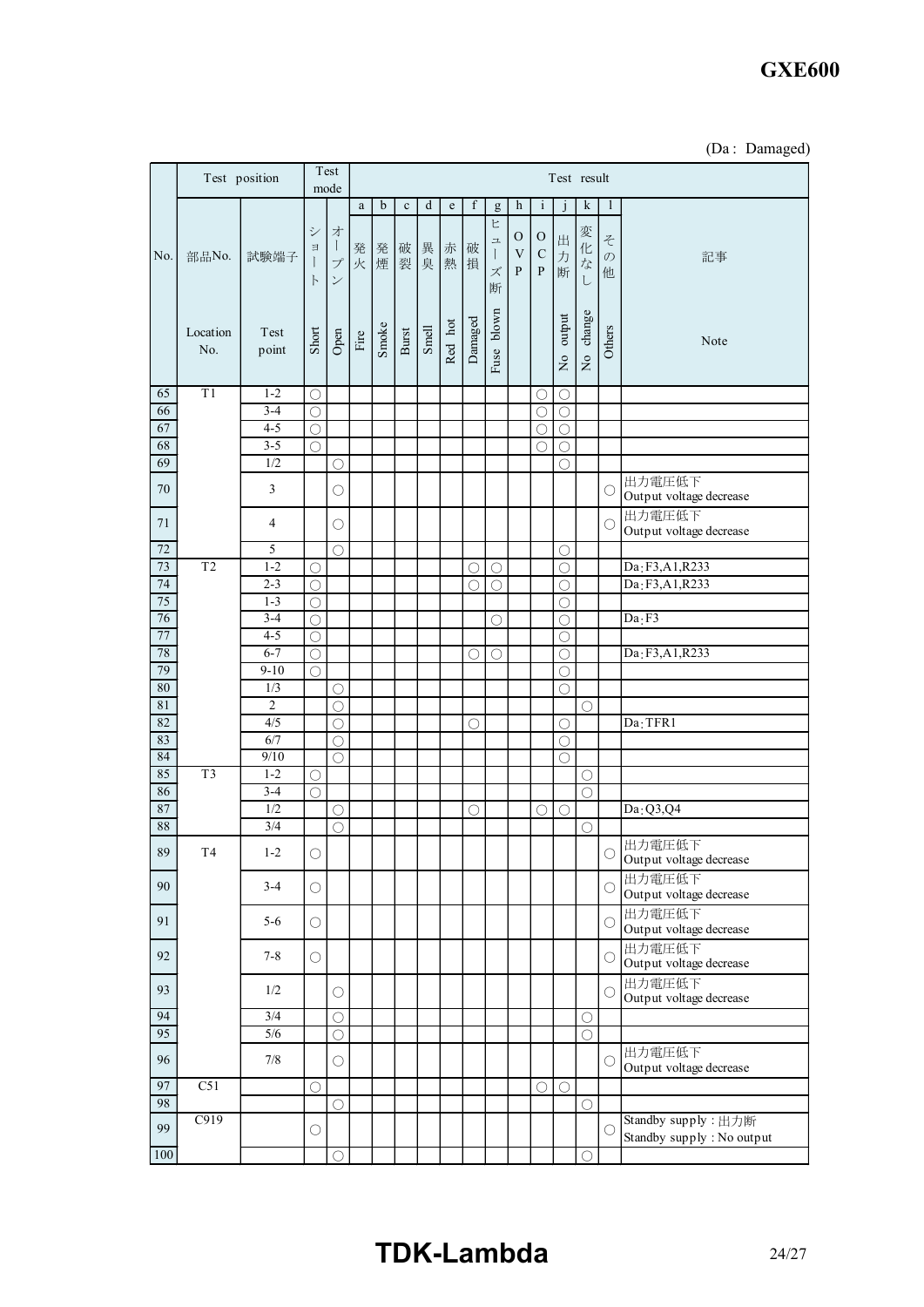# **6. Vibration Test**

### **MODEL : GXE600-48**

# **(1) Vibration Test Class**

掃引振動数耐久試験 Frequency variable endurance test

### **(2) Equipment Used**

IMV CORP. EM2201

## **(3) Test Conditions**

- 周波数範囲 : 10 55Hz • 振動方向 : X, Y, Z Sweep frequency Direction
- 
- 加速度 : 一定 19.6m/s<sup>2</sup> (2G) Acceleration Constant
- 
- 掃引時間 : 1.0分間 • 試験時間 : 各方向共 1時間 Sweep time 1.0min Sweep count 1 hour each

# **(4) Test Method**



# **(5) Acceptable Conditions**

1.破損しない事

Not to be broken.

- 2.試験後の出力に異常がない事 No abnormal output after test.
- **(6) Test Results**

合格 OK

# **TDK-Lambda** 25/27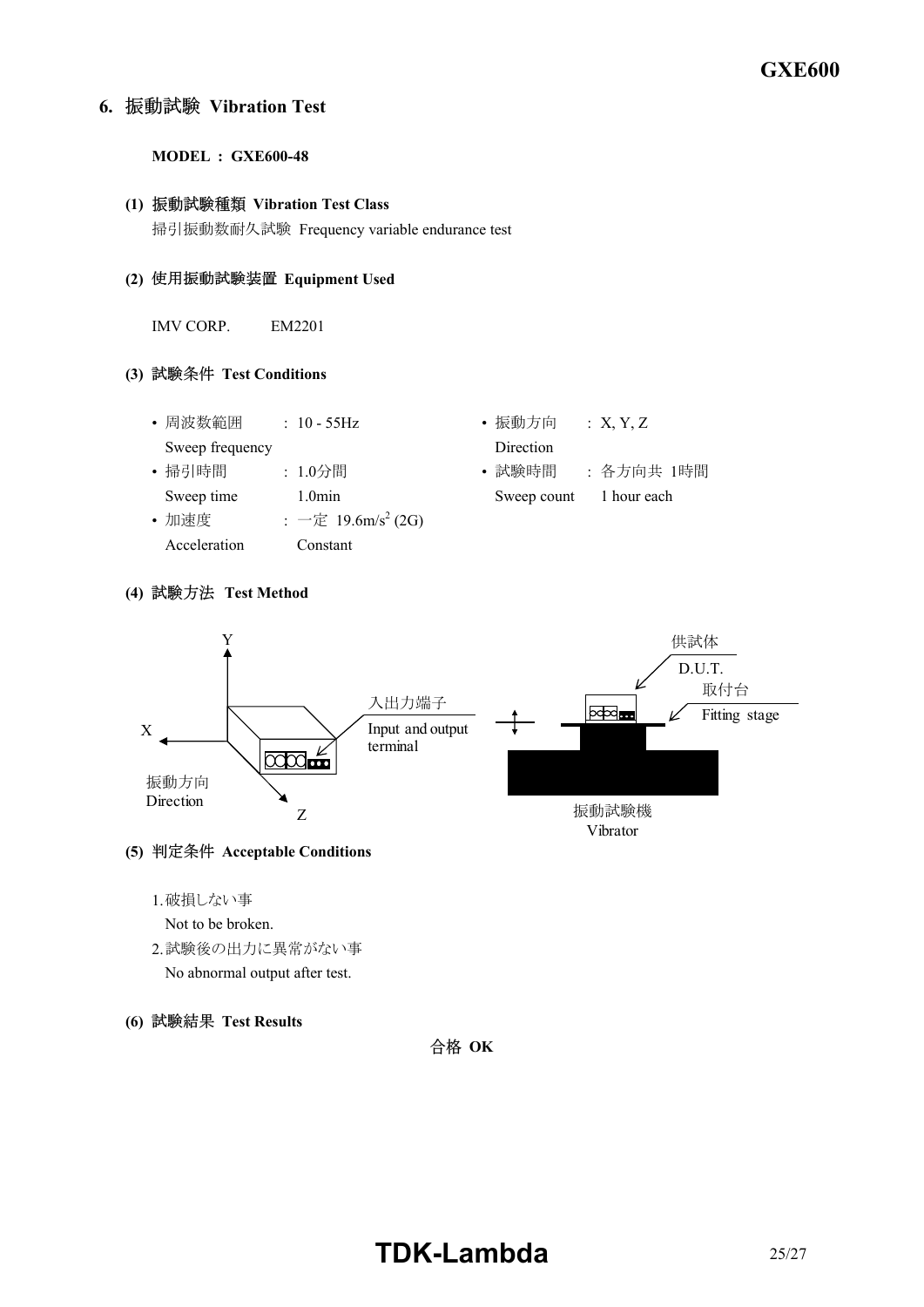**7. ノイズシミュレート試験 Noise Simulate Test** 

# **MODEL : GXE600-48**

**(1) Test Circuit and Equipment**



IZGの各種機能は、工場出荷時の設定です。詳細は取扱説明書をご参照ください。 The various functions of the GXE are factory default settings. Refer to Instruction Manual.

### **(3) Acceptable Conditions**

- 1.試験中、5%を超える出力電圧の変動のない事 The regulation of output voltage must not exceed 5% of initial value during test.
- 2.試験後の出力電圧は初期値から変動していない事 The output voltage must be within the regulation of specification after the test.
- 3.発煙・発火のない事 Smoke and fire are not allowed.

## **(4) Test Results**

# 合格 OK

# **TDK-Lambda** 26/27